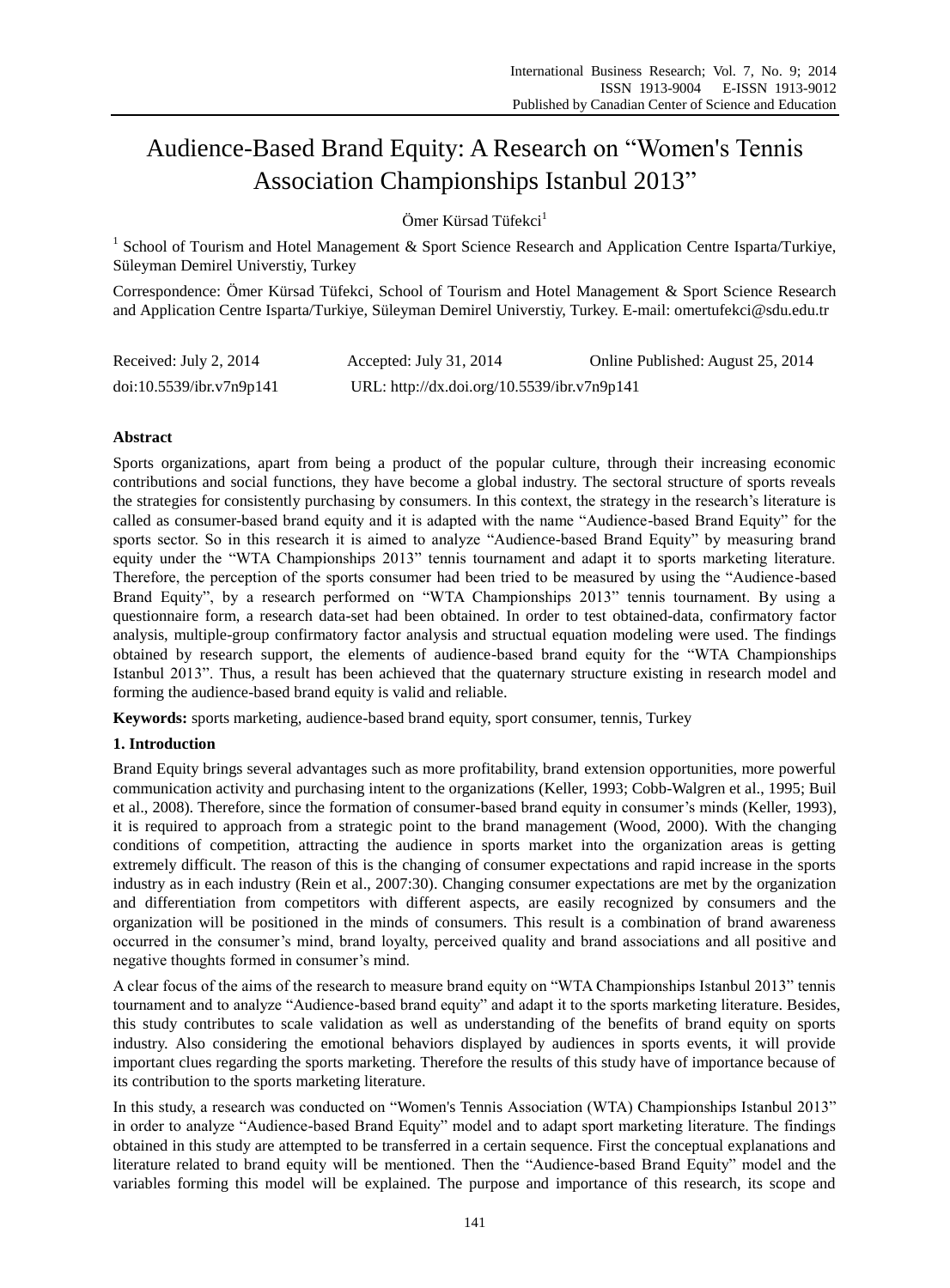limitations, its model, sample selection and size of sample, data collection methods and tools and data analysis processes will be explained in this study. The findings obtained will be evaluated and reviewed in the last section and the suggestions will be made for the potential works in future in this area.

## **2. Brand Equity and Related Literature**

Nowadays, the concept of a brand is not only an issue focused by the business; it is also a phenomenon intensified by individuals, institutions, organizations, destinations, cities, regions or even countries. In addition to this, with brand concept has been emphasized different directions with different perspectives. Creating a brand and the brand equity depends on importance and strategic advantage of achieving a competitive advantage that attract the attention of academics as well as practitioners (Erdem et al., 1999; Kim and Kim, 2005). The brand equity in this context has become a concept which is oftenly focused and researched. When literature was analyzed, it has been approached to brand equity from several different viewpoints (Farquhar, 1989; Aaker, 1991; Keller, 1993). It is discussed in terms of Brand Equity; additional value raised by the brand name (Farquhar, 1989); favorable impressions, behavioural requests and behavioural preferences (Rangaswamy et al., 1993); brand awareness, brand loyalty, brand image and perceived brand quality (Aaker, 1991); differentiator effect of brand-knowledge on consumer response to the brand marketing (Keller, 1993); increasing utility (Simon and Sullivan, 1993); total utility (Swait et al., 1993); difference between the general brand preference depending on measured qualities and the multi-featured choice (Park and Srinivasan, 1994); total quality and choice-intent (Agarwal and Rao, 1996).

Many different definitions regarding the brand equity in literature results the concept variety of brand equity (Winters, 1991: 70) and the absence of a definition generally accepted (Kayaman and Arasli, 2007: 94). The researchers conducted on brand equity prove to cover many areas of psychology such as cognitive, social, personality and neuroscience (Hilgenkamp and Shanteau, 2010: 562). Due to approaching to the concept of brand equity with a perspective of consumer-based, consumer-based studies existing in the marketing literature are emphasized.

A powerful brand equity depends on brand awareness, brand loyalty, brand image and perceived brand quality, all these can be formed through a clear identification, a collective brand, consistent and coherent communication, strong customer relationships and creation of symbols (Aaker, 1992). According to Kapferer (2004), a brand's strength is shown by market, product price, distribution or communication with a total brand experience indicates the actual product or services within all sources.

Brand equity in general is expressed in terms of marketing efforts depending on the brand, for example, when a product or service is marketed with a brand name, its revenue will not be the same as the one without a brand name (Keller, 1993: 1o). Brand equity is defined by Aaker (1991: 15) "a set of assets and liabilities linked to a brand name or a brand symbol which add to or subtract from the value provided by a product or service". In addition to "the value added by a product or a brand" definition (Farquhar, 1990: RC7), this added value may be evaluated from the viewpoint of consumer or business and can be stated as it is analyzed (Erdem and Swait, 1998: 132).

Upshaw (1995: 14) also defines the brand equity "the total accumulated value or worth a brand, the tangible and intangible assets that be brand contributes to its corporate parent, both financially and in terms of its selling leverage". Brand equity is created by using applications such as advertising expenditures, sales force, public relations, slogans, symbols, packagings, warranties and activity marketing (Tong and Hawley, 2009: 566). Brand equity is oftenly described in the literature with its intangible brand features (Aziz and Yasin, 2010: 181). In particular, the interest in brand equity has increased as a result of reporting of financial value of intangible assets, changing in international accounting standards and impact of marketing activities on brand performance (Wood, 2000: 662; Eagle et al., 2003: 1332).

Considering all the definitions made for the brand equity, it can be said that it is linked to consumer perception, general value, brand name, competition and the features that affects financial performance (Lassar et al., 1995: 12).

Brand equity that can also be expressed as the power of brand structures with the creation of assessment criteria in the consumer's mind and is directly related to buying behaviour as a result of customer satisfaction (Na et al., 1999). While brand equity, offers advantages such as increasing confidence and continuity of customer satisfaction without causing any confusion for the consumer; it also gives a direction for the business such as increasing marketing effectiveness, creation of brand loyalty, increasing profitability, revealing the distinctive capabilities and differentiation from competitors (Lin and Kao, 2004: 37).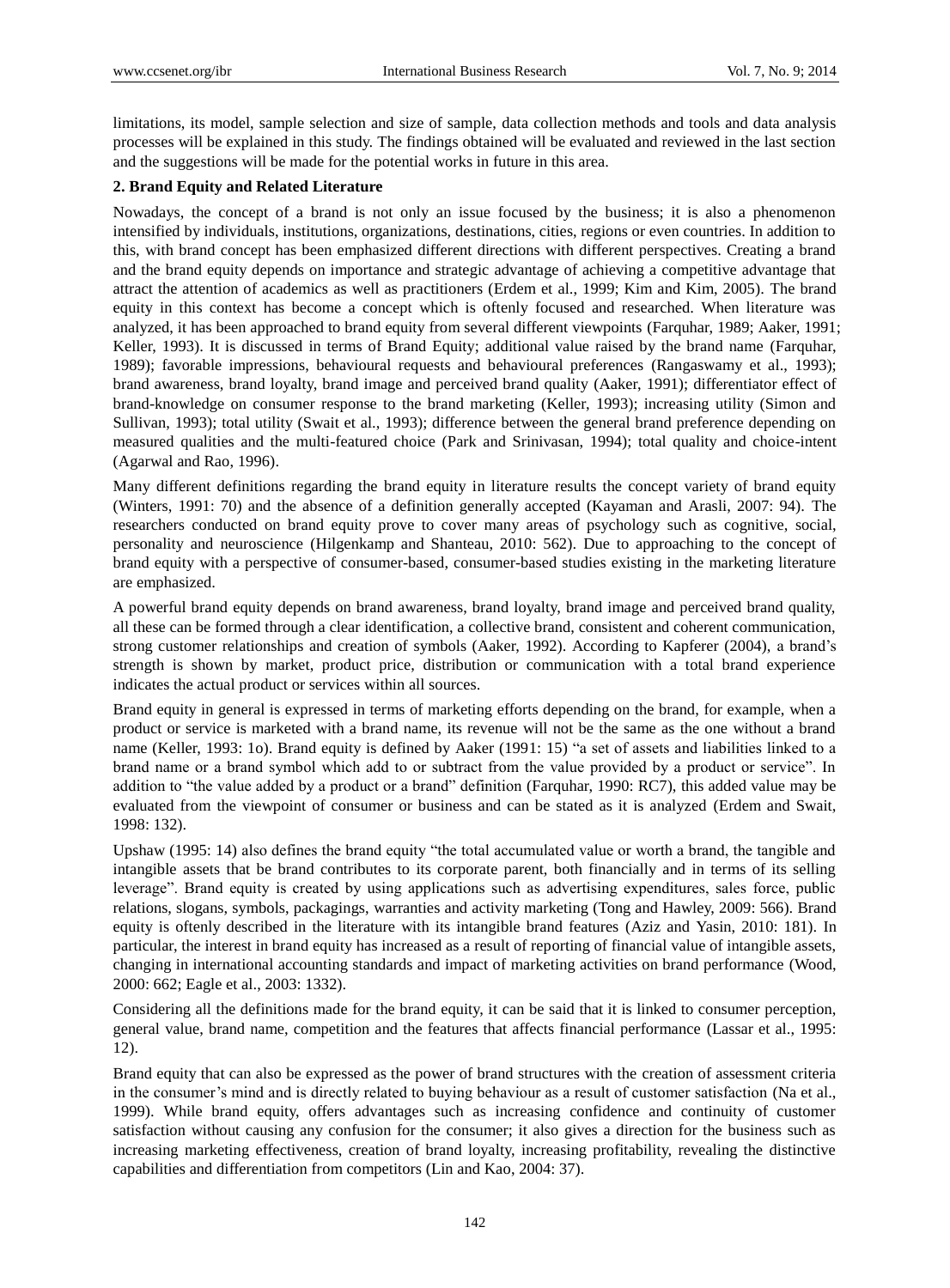Despite brand equity's many conceptualizations and overall lack of consensus on an exact definition, it is observed that some researches came to an agreement around the meaning in terms of adding value to a brand (Ross, 2006). So some successful brands by establishing strong emotional and personal relationships with its customers, create trust for brand loyalty and purchase decisions (Aaker, 1996). This is closely related to professional sports in terms of developing a strong emotional bond for consumer's favorite sport or team (Hong et al., 2005; Mullin et al., 2007).

There are three different approaches shaping brand equity called as customer-based approach, financial-based approach and business-based approach (Kim et al., 2003; Kim and Kim, 2005; Keller and Lehmann, 2006: 744–745). In the figure below are given these three approaches and main elements of them.



Figure 1. Models measuring brand equity

Source: It has been transformed into figure making use of Simon and Sullivan (1993: 29), Dyson et al. (1996), Thode and Maskulka (1998: 382), Kim et al. (2003: 336), Keller and Lehmann (2006: 744-745), Broyles et al. (2010: 168).

In similar studies in the literature that have been obtained different results. Filo et al. (2008) by his studies on sports and fitness centers has assigned that the features related and non-related product have an effect on brand confidence. Bauer et al. (2008) also by his study on German football teams, has assigned that the features related and non-related product have a positive effect on benefits and these benefits also have a positive effect on attitudinal loyalty. Kabadayı and Aygün (2007), Lau and Lee (1999) have found that brand confidence affects the brand loyalty. There are so many researches in the literature that indicate the brand confidence has an effect on attitudinal loyalty and brand loyalty (Garbarino and Johnson 1999; Chaudhuri and Holbrook, 2001; Javadein et al., 2008; Filo et al., 2008; Kim, Morris and Swait, 2008; Yıldız et al., 2012).

Customer-based approach will be emphasized in terms of forming the scope and focal point of this study. In addition, study will be referred as "Customer-based Brand Equity" and "Audience-based Brand Equity" by associating audience who is the customer of the sports industry.

### **3. Audience-Based Brand Equity**

Customer-based brand equity is further concerned with the decision-making process of the consumer and involves identification of the source of brand value in order to improve effectiveness of marketing activities (Aaker, 1991; Park and Srinivasan, 1994; Agarwal and Rao, 1996). Audience-based brand equity undertaken within the customer-based brand equity relates how to be evaluated and perceived a sport product that is a decisive factor for the subsequent choices (Broyles et al., 2010: 168).

In recent years the studies that are related to brand equity in the literature which are covered by the sports sector marketing has been drawing increased attention of the researchers (Bauer et al., 2008; Gladden and Funk, 2002; Ross, 2006; Ross et al., 2008; Biscaia, 2013). Nowadays, many studies are focused on a unique-dimension of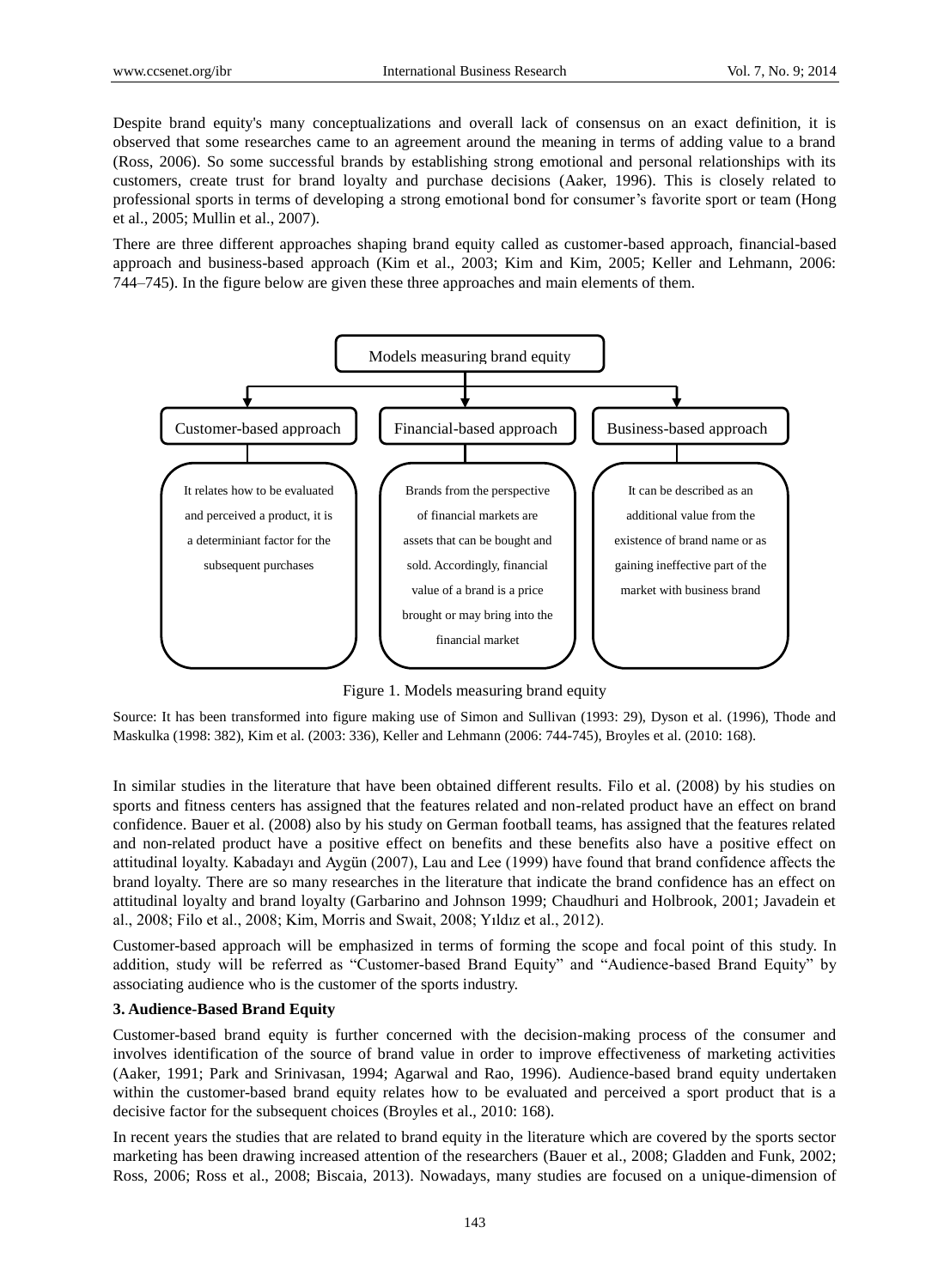brand value and being formed without consideration of distinctive nature of professional sports (Ross, 2006). One of the first studies uses a multi-dimensional perspective for brand equity in sports industry that was developed by Gladden et al. (1998).

Audience-based brand equity can be defined as the differential effects on consumer's response for marketing a brand (Keller, 1993: 2). However, it may be referred as the added value of brand to customer (Mackay et al., 1997: 1153). This approach focuses on the value perceived by the audience as a result of marketing activities (Pappu et al., 2005: 144).

This study focuses on approach referred as the basis of audience-based brand equity however expressed as consumer-based brand equity in literature. Brand equity has become field of interest of researches because of determining brand strategies and effectiveness, making strategic assessments and its role on financial benefits (Atılgan, 2005: 39).

Brand equity in marketing researches are realized in two types of measurements such as consumer perception (brand awareness, brand associations, perceived quality) and consumer behaviour (brand loyalty) (Cobb-Walgren et al., 1995: 26). In addition there are also studies that interested in perceptual dimension and measure the brand equity with performance, social image, value, reliability and commitment dimensions (Lassar et al., 1995).

A brand equity arises from the consumer perception of a brand affected by various factors (Chattopadhyay et al., 2009: 109-110). Therefore, it is difficult to understand brand equity without carefully reviewing the influences on overall perception of sport consumer. In this context, audience-based brand equity and brand awareness, brand knowledge consisting of brand image, brand's marketing and it's impact on sport consumers' response can be measured (Keller, 1993). Based on brand equity dimensions conceptually described, a multi-dimensional consumer-based brand equity is developed (Yoo and Donthu, 2001; Aaker, 1991; Keller, 1993). It can be considered that adapting audience-based brand equity, using of this scale may contribute to the literature. Therefore, it is attempted to test the brand equity in this study.

In the research, audience-based brand equity is handled in four dimensions. These are; brand awareness, brand associations, perceived quality, and brand loyalty dimensions.

## *3.1 Brand Awareness*

Brand awareness, is the power of existence of a brand in consumer's mind. In this context the term recognition is measured according to different remembering ways varying for consumers from recognizing brand to remembering it, from coming to mind firstly to becoming dominant (Aaker, 2009: 24). Aaker (1990) stated brand awareness as the place brand takes in consumer's mind as a result of being compared with rival brands. Aaker (1991) found that brand level consumer created in his mind is determined by going through four stages. These are recognition of brand, remembering of brand, settling the peak mentally, and forming a dominant brand name. Keller (1993), however, stated brand awareness as customer's finding the brand he prefers in his mind and recalling it.

### *3.2 Brand Associations*

Brand association being an important dimension of consumer-based brand value component (Aaker, 1991; Keller, 1993), is a quite important term for both consumers and marketers. While brand association for marketers is important for features such as difference of brand, its situation, its enlargement, consumers' senses and attitudes towards brand; brand association for consumers is important for features related to brand immediately connoting in mind, helping their purchasing decision, being found information in mind and recalling (Low and Lamb, 2000: 352). Aaker (1991) stated brand association as everything that consumer creates in his mind related to brand. Hsieh (2004) indicated that brand association provides a basis for being understood the value of consumer-based brand value. Ross (2006) stated that brand association positively contributes to arising consumer loyalty, recognition and image of brand. Brand association which is also a key element of brand image contributes to differentiation and positioning of a brand, creating positive attitudes and thoughts towards brand (Simms and Trott, 2006: 229).

### *3.3 Perceived Quality*

Aaker (1991) stated perceived quality as consumer's way of perceiving total quality that forms performance of brand and points that are superior to other brands when he compared product or service with rival managements. Keller (1993) stated that perceived quality contributes to the value of product created in consumer's mind becoming permanent, creating pressure in his subconscious and making for that product. Kotler (2000) stated perceived quality as creating close ties among profitability of management, consumer satisfaction, service quality and product. Jacobson and Aaker (1987) indicated that perceived quality has a positive impact on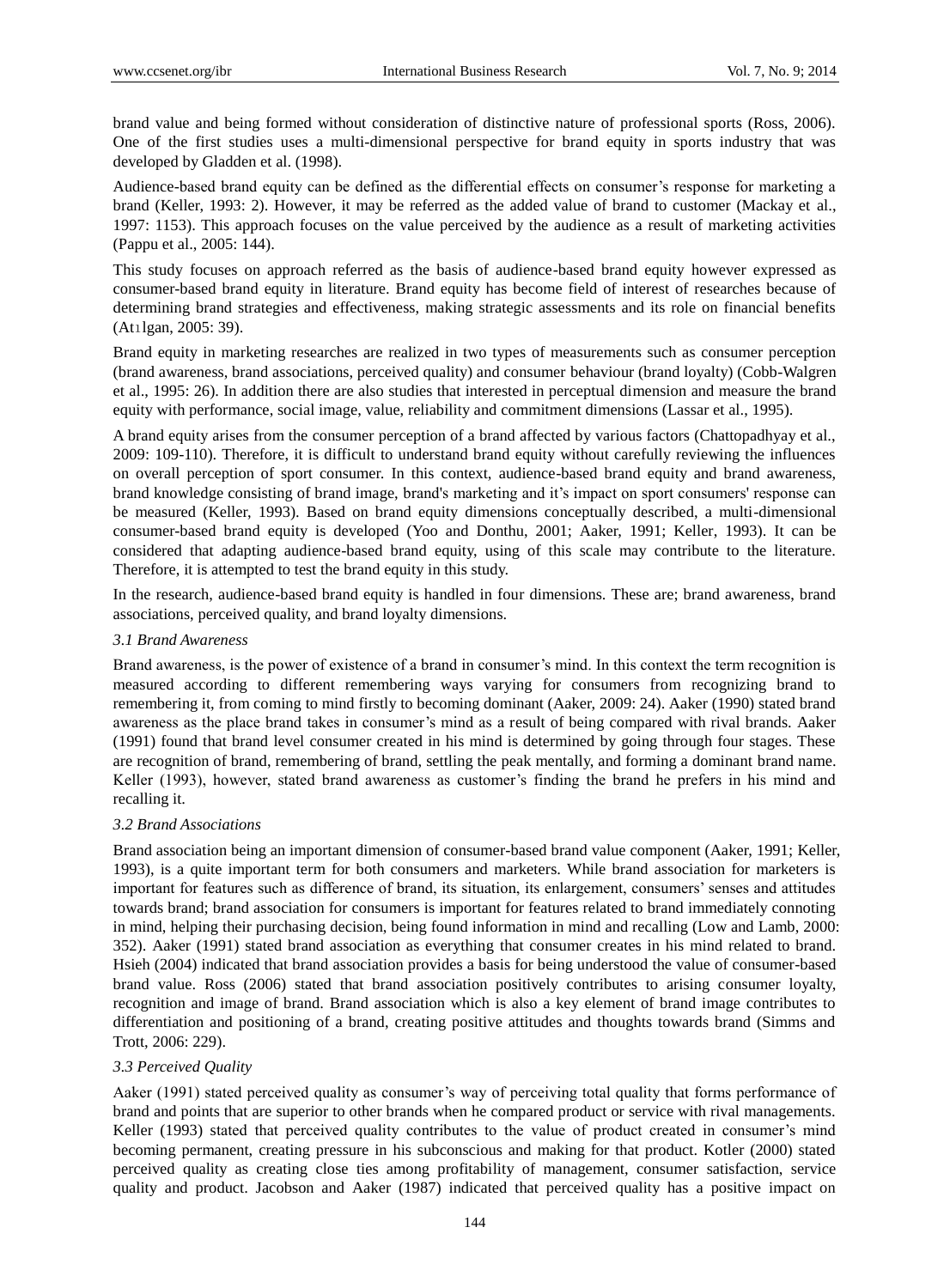profitability of managements.

## *3.4 Brand Loyalty*

Jacoby and Kyner (1973) stated brand loyalty as consumer's situation of demanding brand psychologically through individual decision making towards the brand which has one or more alternatives. Aaker (1992) indicated the term of consumer loyalty as one of the critical dimensions of a powerful brand. Dick and Basu (1994) stated brand loyalty as consumer's following management for a long time to repurchase the product; Solomon (1994) stated brand loyalty as consumer's making purchasing decision in the event that brand satisfies him; Fournier and Yao (1997) stated brand loyalty as the center of marketing strategies and tactics of managements. Dick and Basu (1994), Rundle-Thiele and Mackay (2001) and Toylar et al. (2004) revealed that behavioral dimension affects brand loyalty positively or negatively, as well. The term commitment which is also called as repurchasing, preference or loyalty reduces the time consumers spend for doing a wide research among product alternatives. Purchasing decision of consumers with high commitment can become simple and in time can become a pattern (Rundle-Thiele and Mackay, 2001: 529).

## **4. Research**

Research was carried out by a hierarchy intended for empirically evaluating of the theoretical framework. So initially, the purpose and importance of the research have been revealed that was already created within the theoretical framework. The purpose of the study was to create scope of research and its certain limitations. Thus, a data-analyze was made according to data-collection methods selecting the sample as part of the proposed research model. In this section, the steps in the research process will be explained.

## *4.1 Purpose and Importance of Research*

In conceptualization of brand equity in sports industry, must form the focal point of consumer experience due to being unique events and causing emotional responses in a wide range (Madrigal, 2003). Accordingly, in this study using the "Audience-based brand equity", the perception of sport consumer has been attempted to be measured by a research conducted on "WTA Championships 2013" tennis tournament. The purpose of this study is to measure brand equity on "WTA Championships 2013" tennis tournament and to analyze "Audience-based brand equity" and adapt it to the sports marketing literature. Besides, this study contributes to the scale validation as well as understanding of the benefits of brand equity on sports industry. Also by considering the emotional behaviours displayed by the audiences in sports events, it will provide important clues regarding the sports marketing (Madrigal, 2003; Biscaia et al., 2012). Therefore the result of this study has importance because of its contribution to the sports marketing literature.

### *4.2 Scope and Limitations of Research*

Scope of the research includes identification of intentionally or unintentionally using of brand loyalty of audiences in "WTA Championships 2013" tennis tournament and includes how and wherein they perceive the brand and the reasons of why they prefer it.

As stated on its purpose, the research is very important in terms of offering benefits to audience more than they really want, meeting the changing audience demands by the brand, being the relationship between brand's quality and its price demand credible in the eyes of audience, being the brand like a trusted friend and well-understood what it means for the consumers, importance of brand performance as the preferred brand by consumers and audience-based brand equity. Research includes some limitations:

- The elements of time and cost constitute the most important limitation of research. It can be said that the audience behaviours are different reaction-oriented at different times. However, this research has been conducted in a six-day period. It can be also designed in a way to cover a wider time frame.
- Brand equity in the literature is examined as business based, financial and/or customer based. In this study, the business size and financial aspects have not been addressed and the issue is only discussed as customer based. This situation constitutes also another limitation of the research.
- This study was carried out in "WTA Championships 2013" for the tennis audiences and audiences from other branches were excluded from the scope. Furthermore, the research was carried out in only tennis tournament held in Istanbul. Recruitment of a specific group of audience to the research constitutes a further limitation of this study.
- The research tried to be focused on audience-based brand equity related to sports marketing. Therefore, it can be said that this study has a limitation in terms of results containing only audience-based brand equity for the sports marketing.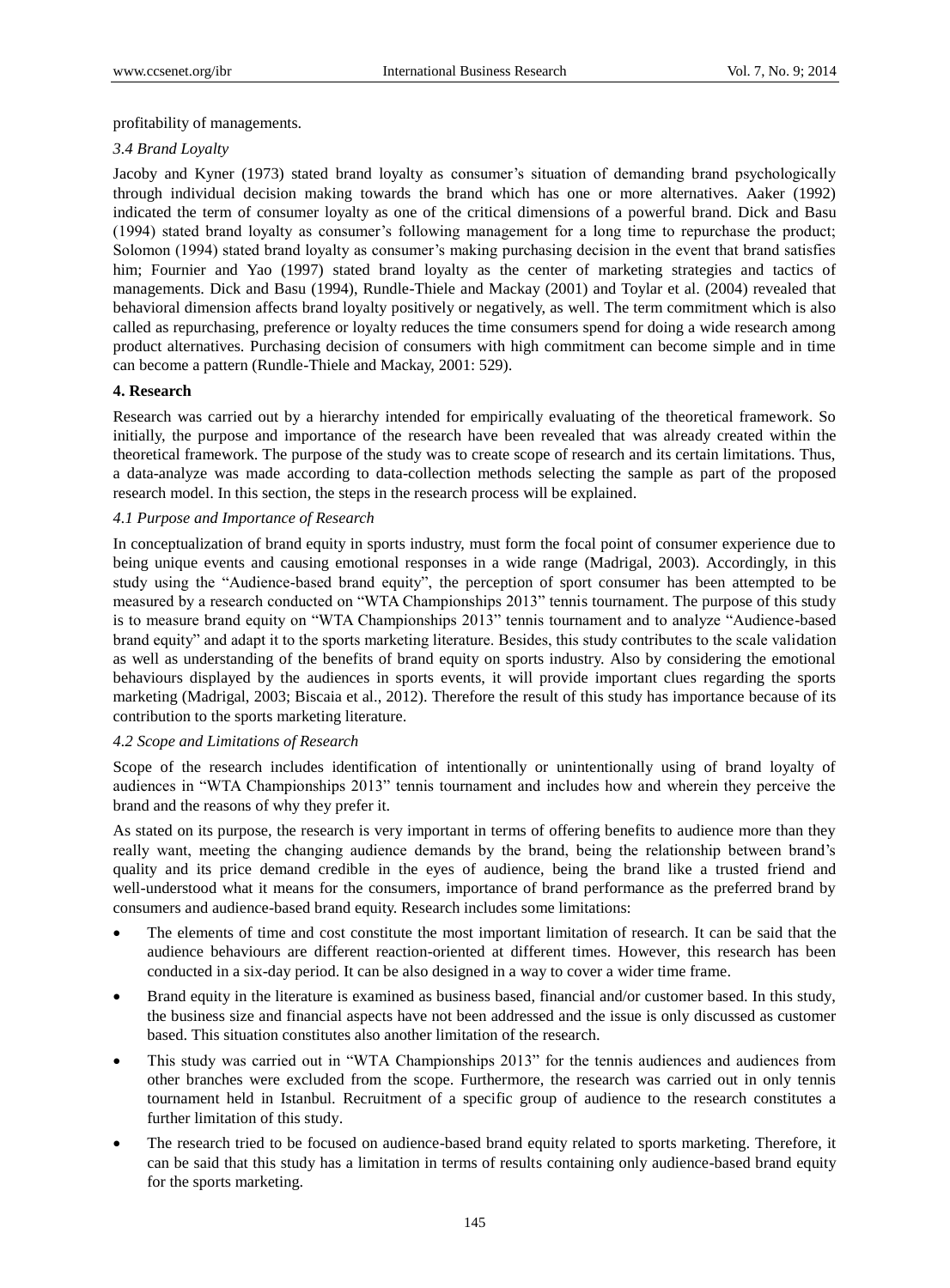#### *4.3 Research Model*

In the model developed for the purpose of research, relationships between variables will be examined and based on the findings, validity of the brand equity structure of audience-based brand equity will be determined. In the research model, due to the identification of relationships between variables descriptive research model, where the causal relationships between variables, causal research model was used. Descriptive researches indicate the interest and level of interest level or the association between two variables. However, by descriptive researches, it is not possible to identify cause and effect relationship (Nakip, 2006: 129). Causal research model is aimed at determining cause and effect relationship between the variables (Kurtuluş, 2004: 254). Nevertheless, the relationships in research model are the causal rather than an absolute causality. It has been determined with the related researches, consumer-based brand equity expressed as audience-based in this study consist of four-dimension and there are interdimensional relationships (Washburn and Plank, 2002: 56; Kim et al., 2003: 339; Pappu et al., 2005: 147). Research model created in order to verify the validity of dimension forming the consumer-based brand equity that is shown in Figure 2.



Figure 2. Research model

Source: Pappu et al. (2005), 147.

While examining the figure, it is seen that the conceptual structure of audience-based brand equity consist of four-dimension. These dimensions are brand awareness, brand associations, perceived quality and brand loyalty. Based on the presence of the relationship between them, the connection with each other is shown in figure. Arising of brand equity can be possible with wholly handling four dimensions shown in the figure. Because four dimensions which create brand equity behave interdependently. For this reason, interdimensional relationship is shown by a bidirectional arrow.

Research model also brings out research question. In this context, research question is formed as "Is recommended model appropriate for audience-based brand equity?" According to model, it has been proposed the hypothesis under the purpose of research "H1: the suggested model for the audience-based brand equity is suitable". This hypothesis will be tested by analysis to be performed.

#### *4.4 Sample Selection and Sample Size*

The universe of research is constituted by the audiences that have already participated in WTA Championship Istanbul 2013 was held between 22-27 October 2013 in Sinan Erdem Sports Hall Istanbul. The research sample unit is designated by audiences. During the tournament, 69.983 audiences have taken place on tribunes. In order to determine a sample in the study, considering the total number of audience that attended the tournament in the past, was determined a prospective sample. Considering that approximately 70.000 spectators attended the tournament in previous years, with 5% of an acceptable error, it has been determined the requirement to be reached at least 382 people at 95% of confidence level and 659 people at 99% of confidence level (The Survey System, 2014). In order to conduct the research at 99% of confidence level, was made an interview with audiences during the six-days of competitions of the tournament is being taken place. In order to reach the desired number of people at desired confidence level, every day 120 questionnaires has been filled by randomly selected audiences. Thus, 720 questionnaires were obtained at the end of the data collection process.

Validity and reliability of the scales used in this research has been proven by different studies previously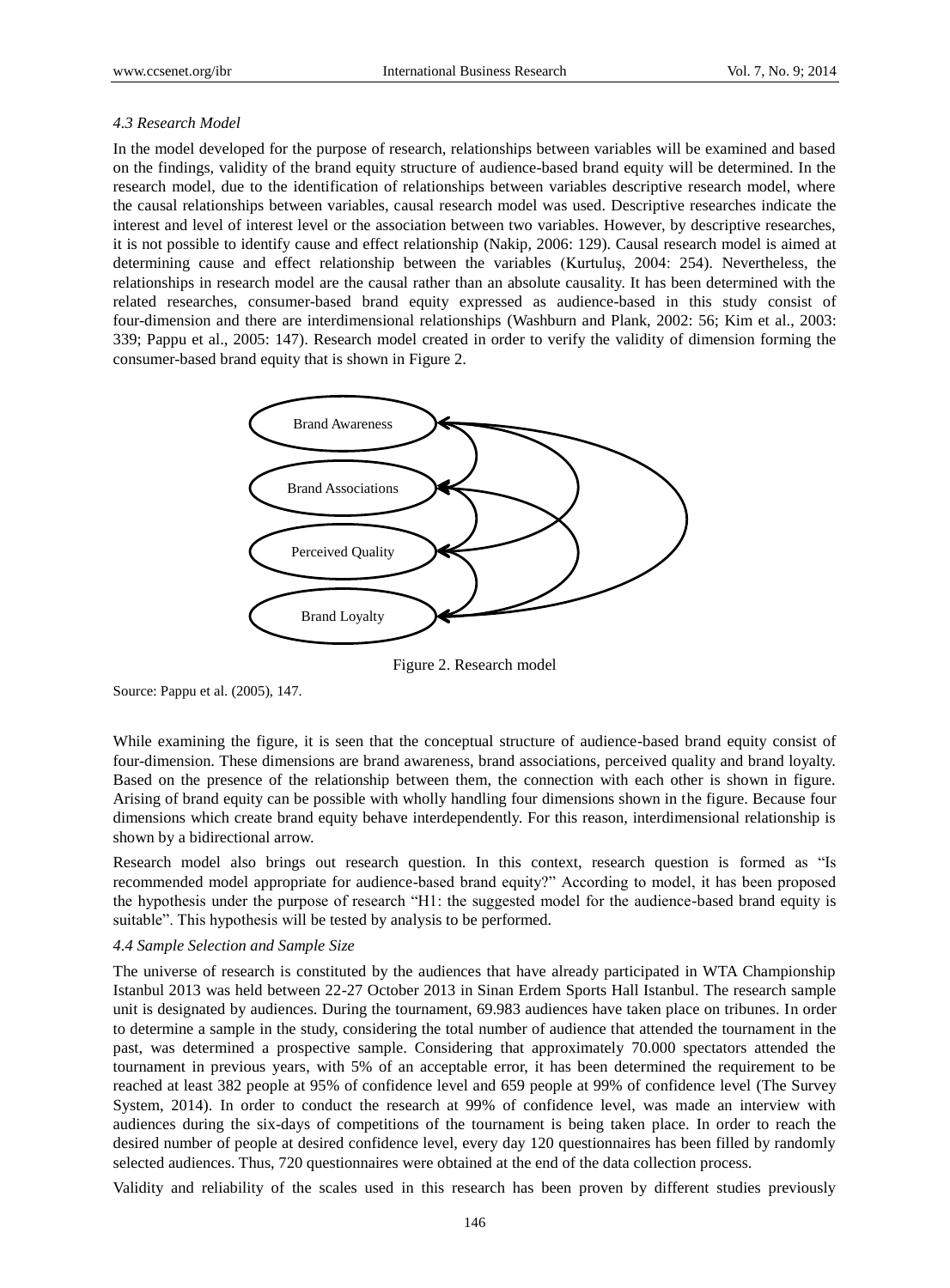conducted. However, some expressions have been added to such scale because of field differences which are subject to research. Therefore, the reliability and validity of the scale had to be retested through a pilot research. For the pilot research, one of the non-random sample methods "convenience sampling" is used (Yükselen, 2008; Yükselen, 2006: 47; Altunışık et al., 2001: 73). It is clear that one of the random sampling method must be used in virtue of making high-level analysis and testing a model, in the main research. One of the random sampling method "simple random sampling" is used in the main research (Nakip, 2006: 215-216).

#### *4.5 Methods and Tool of Data Collection*

In the research, the survey method was used as a method of data collection. Making face to face interviews with the participants in the tournament WTA Championships Istanbul 2013 that was held between 22 to 27 October 2013, the data needed for analysis was obtained by the survey method. In this study, multi-dimensional consumer-based brand equity that has been developed by Yoo et al. (2000) was used by translating into Turkish to determine the dimension of audience-based brand equity of the participants in WTA Championships Istanbul 2013. In the original scale there are six judgements which measure the size of the perceived quality. Three of these judgements were excluded from the scale used in the study due to being unavailability for research. The questionnaire that was prepared to measure audience-based brand equity, composed of two parts. In the first section there were four questions containing demographic information of the participants. In the second section there was an element forming audience-based brand equity, measuring four-dimension and a scale containing 12 judgements, in which the participants were asked to what extent they participate in each statement, using a 5-point Likert scale. Scales were represented in the range of "5=I absolutely agree and 1=I strongly disagree".

On the scale there are; three judgements measuring perceived quality of the brand, three judgements measuring brand loyalty, three judgements measuring brand awareness and three judgements measuring brand associations. In order to get opinions on issues such as intelligibility, scope and length of the judiciary, a pre-test was conducted with 30 students by using the convenience sampling method. The questionnaire was revised for necessary changes, finalized and applied accordingly.

#### *4.6 Data Analysis Method*

Research was carried out in two stages. First of all a pre-test was done to test the suitability of area for scale, to revise/remove incomprehensible expressions and to test the reliability. In the second stage, confirmatory factor analysis, multiple-group confirmatory factor analysis and structural equation modeling studies were used.

Analyzes were initiated by calculating alpha coefficients of internal consistency of the variables (Cronbach's Alpha) that forms the factors. The number of dimensions that forms audience-based brand equity was determined by exploratory factor analysis. With confirmatory factor analysis, research hypothesis was tested by determining the validity and reliability of conceptual structure of consumer-based brand equity. Exploratory factor analysis is a multivariate analysis method used for determining the number of dimensions forming the conceptual structure. The exploratory factor analysis provides information for the number of dimension in the proposed model, does not provide information for the validity and reliability of dimension. It is possible to determine validity and reliability in the model with a confirmatory factor analysis (Churchill, 1979: 69–70). Confirmatory factor analysis (CFA) is a statistical analysis method used for testing the validity and reliability of scales to measure the models developed based on the theory (MacCallum and Austin, 2000: 208). Measurement model was estimated using the covariance input matrix. Covariance input matrix is used for testing the theory and comprasion of different universe and samples (Hair et al., 1998: 603). In the analysis, maximum likelihood estimation method was used. Maximum likelihood estimation method is one of the most frequently used on confirmatory factor analysis (Chou and Bentler, 1995: 38). Maximum likelihood estimation method which requires multiple-distribution assumption provides good-unbaised estimations for non-distorted data and extremely non-flattened data (distortion less than 2, flatness less than 7) (Bollen, 1998: 266-267; Hoyle and Panter, 1995: 163). Research data were analyzed through SPSS statistical packaged software and LISREL structural equation modeling.

### **5. Findings**

During the research at first, internal consistency of audience-based brand equity was determined. In order to test internal consistency developed for measuring audience-based brand equity that was used alpha coefficient (Cronbach's Alpha). As a result of analysis, to say that the scale is reliable the values of alpha coefficient should be higher than 0.70 (Hair et al., 1998). It can be said that the tournament had been organized with the name "WTA Championships Istanbul 2013" is a brand. From this point, alpha values of audience-based brand equity of the "WTA Championships Istanbul 2013" that are given in Table 1.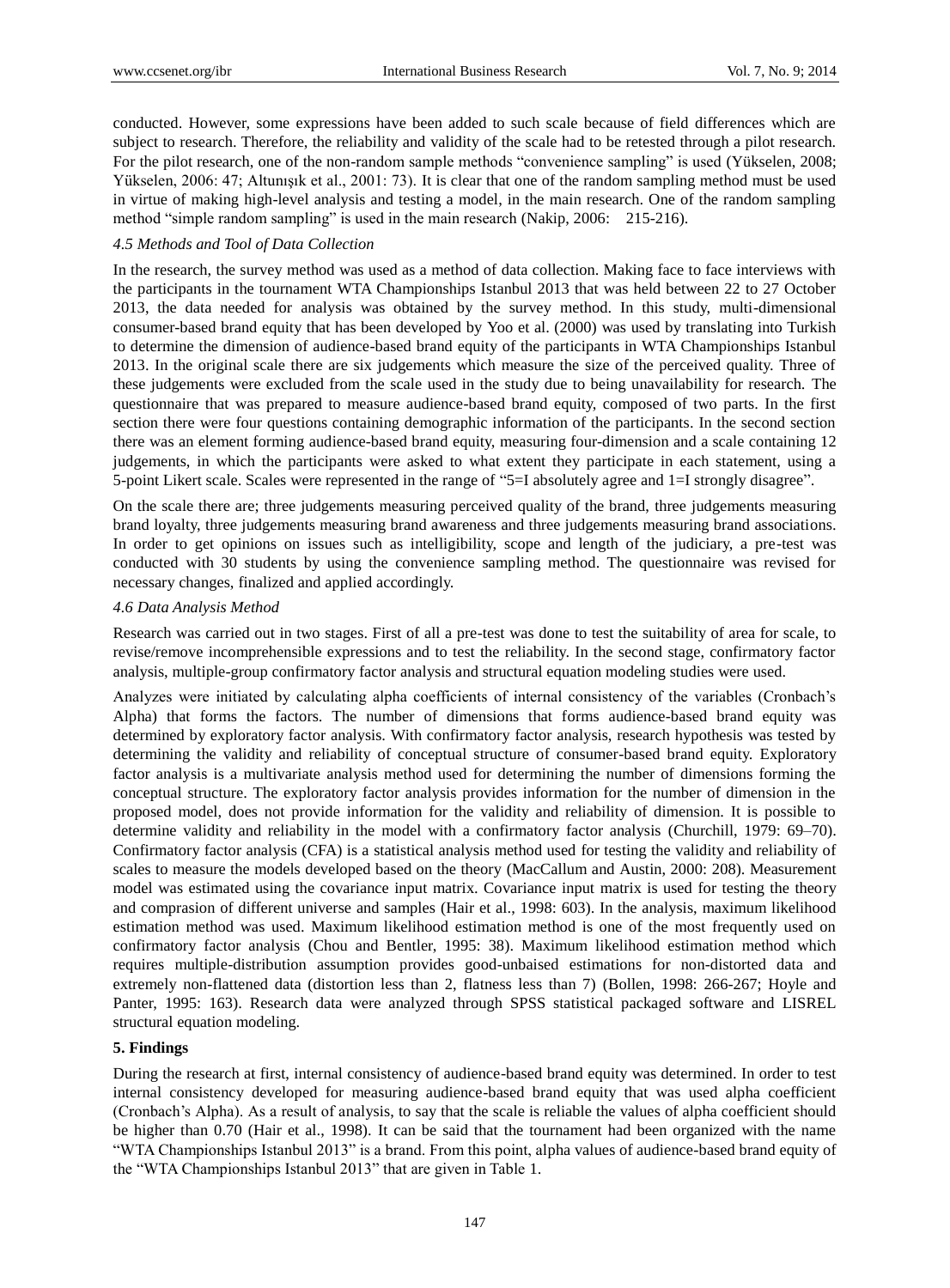Alpha coefficients of audience-based brand equity of "WTA Championships Istanbul 2013" are estimated; perceived quality 0.89, brand associations 0.81, brand loyalty 0.78 and brand awareness 0.73. It can be said that the scale used for analysis is reliable because of alpha coefficients of the value size of "WTA Championships Istanbul 2013" brand is higher than 0.70.

Exploratory factor analysis has been conducted to determine the dimensions (perceived quality, brand loyalty, brand awareness and brand associations) of audience-based brand equity "WTA Championships Istanbul 2013". In factor analysis, the principal components and varimax rotation methods were used and while determining the number of factors, the factors with eigenvalues greater than 1 were taken into consideration. In order to test the data used in factor analysis whether it is appropriate, Kaiser-Meyer-Olkin (KMO) test and Bartlett's Test of Sphericity were done. KMO is a test that indicates the validity of factor analysis. This test relates the sample size and aims to measure the efficiency of sampling. KMO over 60% is required to be applied the factor analysis (Nakip, 2003:409). The result of KMO in this research is estimated 73.8%. Since the KMO test results are above 60%, it can be said the data-set is suitable for the factor analysis.

Bartlett's Test of Sphericity examines whether the correlation matrix is an identity matrix, which would indicate that the factor model is inappropriate (Hair et al., 1998: 88). In case of the significance level of test is less than 0.05, indicates that the correlation matrix is not identity matrix and thus there are relationships between the variables. In this study, Bartlett's Test of Sphericity significance levels (p=0,000) are increased. The results of the correlation matrix is not the identity matrix and it illustrates the relationships between the variables. Exploratory factor analysis results are shown in Table 1.

| л.                         |                           |                      |                          |                        |
|----------------------------|---------------------------|----------------------|--------------------------|------------------------|
|                            | <b>Brand Associations</b> | <b>Brand Loyalty</b> | <b>Perceived Quality</b> | <b>Brand Awareness</b> |
| BAS <sub>2</sub>           | 0,84                      |                      |                          |                        |
| BAS1                       | 0,81                      |                      |                          |                        |
| BAS3                       | 0,72                      |                      |                          |                        |
| BL <sub>3</sub>            |                           | 0,86                 |                          |                        |
| BL1                        |                           | 0,75                 |                          |                        |
| $\rm BL2$                  |                           | 0,71                 |                          |                        |
| PQ <sub>2</sub>            |                           |                      | 0,82                     |                        |
| PQ3                        |                           |                      | 0,78                     |                        |
| PQ1                        |                           |                      | 0,77                     |                        |
| BAW3                       |                           |                      |                          | 0,83                   |
| BAW2                       |                           |                      |                          | 0,77                   |
| BAW1                       |                           |                      |                          | 0,75                   |
| Disclosed variance %       | 19,74                     | 17,92                | 16,67                    | 15,89                  |
| Alpha                      | 0,89                      | 0,81                 | 0,78                     | 0,73                   |
| Total disclosed variance % | 70,22                     |                      |                          |                        |
| KMO                        | 73,8                      |                      |                          |                        |
| <b>Bartlett Test</b>       | 798,65 df=68 p=,000       |                      |                          |                        |
| <b>Factor Weights</b>      | >0,50                     |                      |                          |                        |

Table 1. Exploratory factor analysis results

Note. BAS=Perceived Quality, BL=Brand Loyalty, PQ=Brand Associations, BAW=Brand Awareness.

While examining Table 1, for the scales used in the research, four factors with eigenvalues greater than 1; 70,22% of the total variance was explained as 19,74% of variance on perceived quality and 17,92% for brand loyalty, 16,67% for brand associations and finally 15,89% for brand awareness. Perceived quality, brand loyalty, brand awareness and brand association have been determined as the dimensions forming audience-based brand equity. Since the description of "the highest variance of perceived quality" it has emerged as it is an important factor in research.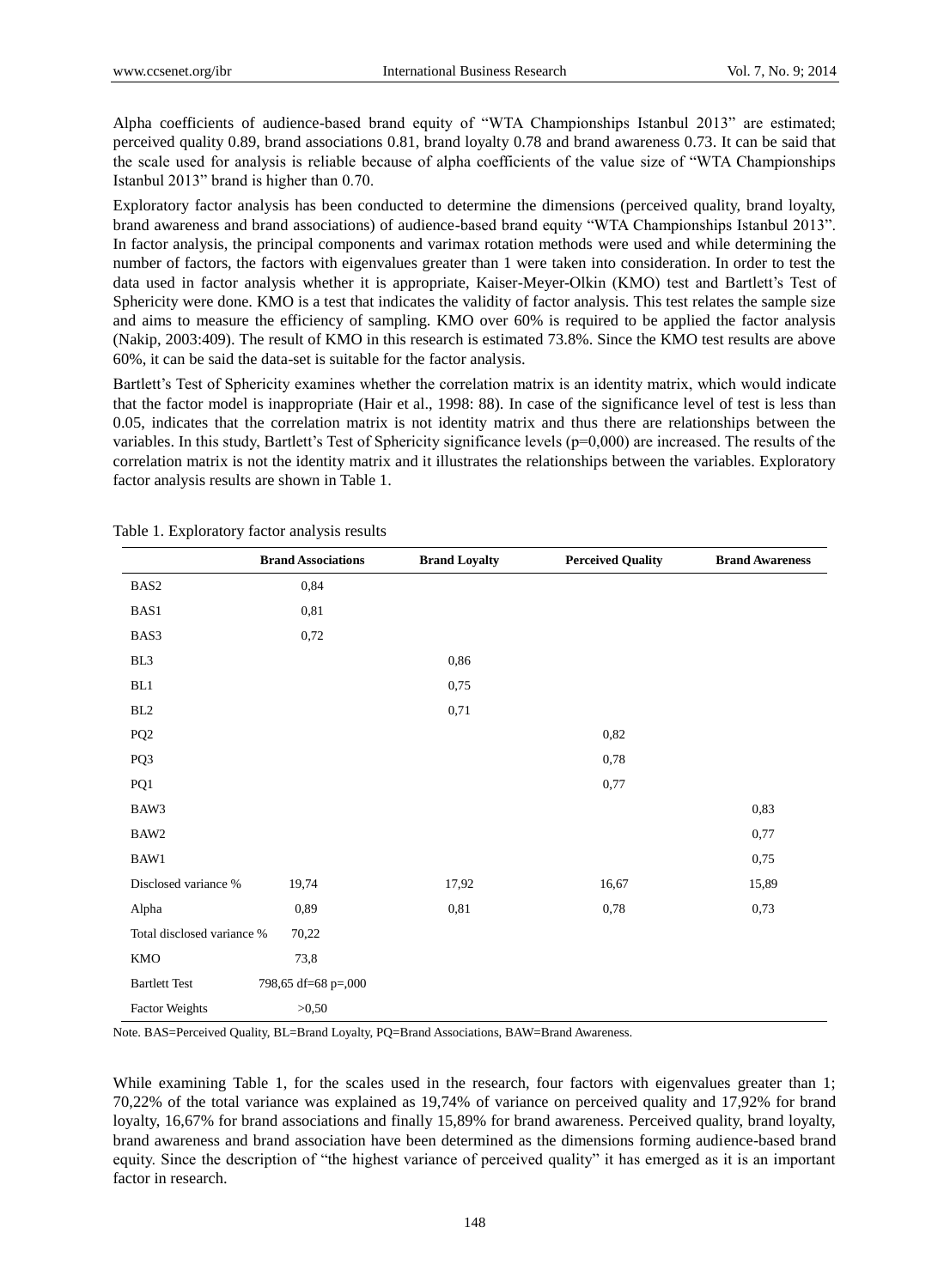In order to verify the validity of dimensions (brand awareness, brand association, perceived quality and brand loyalty) that forms audience-based brand equity determined by exploratory factor analysis, was coducted a confirmatory factor analysis through LISREL which is a packaged software. Prior to be evaluated the results of confirmatory factor analysis, it is required that the estimated values whether exceeds the theoretical limits (offending estimate). Negative error variance, error variance statistically insignificant and correlation values greater than 1 that lead to exceed the theoretical limits (Hair et al., 1998: 582). As a result of exmination, no value has been determined that exceed the theorical limits. Fit Index related to confirmatory factor analysis is shown in Table 2.

As it is seen on Table 2, Chi square  $(\chi^2)$  value and statistical significance level are estimated on 45 degree of freedom, 57,562 (p=0,067). As a result of Chi square  $(\chi^2)$  statistic test, the hypothesis H1 (H1: the model proposed for audience-based brand equity is suitable) developed in the framework of research model has been accepted for "WTA Championships Istanbul 2013". In other words, the model is consisting of four dimensions (brand awareness, brand associations, perceived quality and brand loyalty) forming audience-based brand equity that is a suitable model for "WTA Championships Istanbul 2013".

| Table 2. Goodness of Fit Index (GFI) of confirmatory factor analysis results |  |  |  |  |  |
|------------------------------------------------------------------------------|--|--|--|--|--|
|------------------------------------------------------------------------------|--|--|--|--|--|

|                                                                             | Acceptable Levels of Goodness<br>of Fit Measures* | Results from the data of 'WTA<br>Championships Istanbul 2013' |
|-----------------------------------------------------------------------------|---------------------------------------------------|---------------------------------------------------------------|
| Goodness of Fit Index (GFI)                                                 | $\geq 0.95$                                       | 0.967                                                         |
| Adjusted Goodness of Fit Index (AGFI)                                       | $\geq 0.90$                                       | 0.919                                                         |
| Squared Error Estimation Root Mean Square Error of<br>Approximation (RMSEA) | < 0.05                                            | 0,031                                                         |
| Tucker Levis Index (TLI)                                                    | $\geq 0.95$                                       | 0.962                                                         |
| Increasing Fit Index (IFI)                                                  | $\geq 0.95$                                       | 0,968                                                         |
| Comparative Fit Index (CFI)                                                 | $\geq 0.95$                                       | 0.974                                                         |
| Significance level (P)                                                      | >0.05                                             | 0,067                                                         |
| Chi Square $(\gamma 2)$                                                     |                                                   | 57,562                                                        |
| Degree of Freedom (df)                                                      |                                                   | 45                                                            |

\* Source. Schumacker and Lomax, 2014: 82.

While being examined other goodness of fit index in Table 2; Goodness of Fit Index (GFI) value 0,967 is higher than proposed one GFI≥0,95. Goodness of Fit Index (GFI) value indicates that the model proposed for "WTA Championships Istanbul 2013" is suitable. Adjusted Goodness of Fit Index (AGFI) value 0,919 is higher than proposed one AGFI≥0,90. Root Mean Square Error of Approximation (RMSEA) value 0,031 is smaller than proposed one RMSEA <0,05. Tucker Levis Index (TLI) value 0,962 is higher than proposed one TLI $\geq 0.95$ . Increasing Fit Index (IFI) value is higher than IFI≥0,95. Comparative Fit Index (CFI) value is higher than CFI ≥0,95.

| Table 3. Standardized parameter estimations |  |  |
|---------------------------------------------|--|--|
|---------------------------------------------|--|--|

| <b>DIMENSIONS AND VARIABLES</b>                                                          | <b>Standardized</b><br>regression coefficient | <b>Standard</b><br>error | t-<br>Value |
|------------------------------------------------------------------------------------------|-----------------------------------------------|--------------------------|-------------|
| <b>BRAND AWARENESS (BAW)</b>                                                             |                                               |                          |             |
| BAW3: I know "WTA Championships Istanbul 2013" brand.                                    | $0.71*$                                       | $\overline{\phantom{a}}$ |             |
| BAW2: Compared to other tournaments, I distinguish "WTA Championships"<br>Istanbul 2013" | $0.79*$                                       | 0.72                     | 10,67       |
| BAW1: I realize "WTA Championships Istanbul 2013" everywhere.                            | $0.83*$                                       | 0.69                     | 9.84        |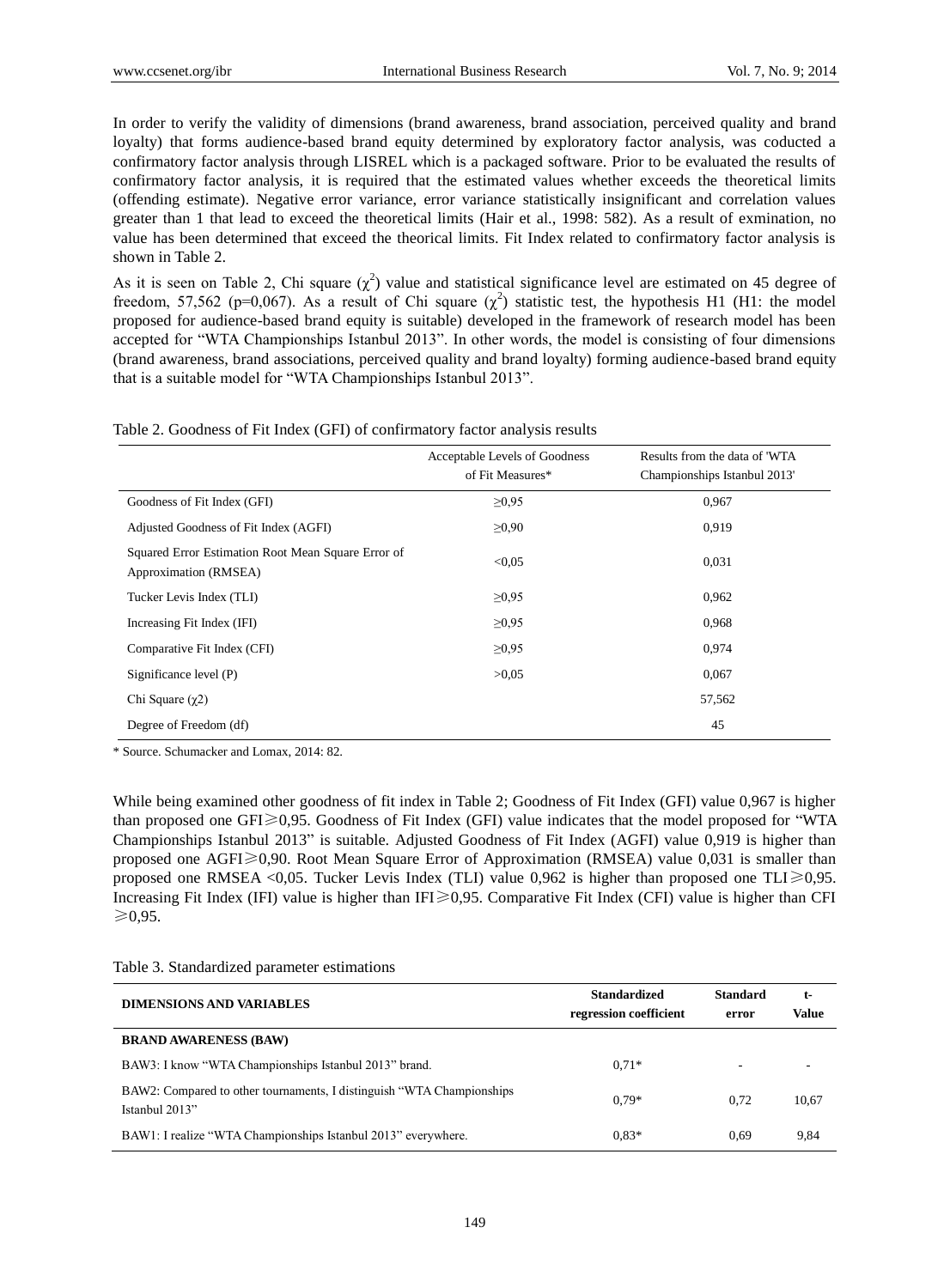| <b>BRAND ASSOCIATIONS (BAS)</b>                                                               |         |      |       |
|-----------------------------------------------------------------------------------------------|---------|------|-------|
| BAS2: Features of the brand "WTA Championships Istanbul 2013" immediately<br>come to my mind. | $0.87*$ |      |       |
| BAS1: I am quickly reminded of "WTA Championships Istanbul 2013" logo.                        | $0.76*$ | 0,82 | 10,11 |
| BAS3: I am not forced to imagine "WTA Championships Istanbul 2013" brand.                     | $0.82*$ | 0.89 | 9,74  |
| PERCEIVED QUALITY (PQ)                                                                        |         |      |       |
| PO2: "WTA Championships Istanbul 2013" brand represents quality.                              | $0.83*$ |      |       |
| PQ3: "WTA Championships Istanbul 2013" brand gives pleasure.                                  | $0.72*$ | 0,74 | 9,87  |
| PO1: "WTA Championships Istanbul 2013" brand is attractive.                                   | $0.74*$ | 0,71 | 9,73  |
| <b>BRAND LOYALTY (BL)</b>                                                                     |         |      |       |
| BL3: My first choice is "WTA Championships Istanbul 2013"                                     | $0.75*$ |      |       |
| BL1: I constantly follow "WTA Championships Istanbul 2013" brand.                             | $0.71*$ | 0,79 | 10,09 |
| BL2: Compared to other tournaments, I prefer "WTA Championships Istanbul"<br>2013".           | $0.77*$ | 0,74 | 10,18 |

<sup>a</sup>The regression coefficient is equal to 1,  $*$  Coefficients are statistically significant  $p<0,01$ .

As a result of Chi square  $(\chi^2)$  statistic test, the model p=0,05 proposefor "WTA Championships Istanbul 2013" has been accepted on significance level. Furthermore, also other goodness of fit index indicate that the model proposed for "WTA Championships Istanbul 2013" is correspondent with observed data. Taking a non-zero value of standardized residual covariance for the brand "WTA Championships Istanbul 2013" and in consequence of getting values lower than  $\pm 2.58$  that indicate the proposed model for audience-based brand equity is accordant with the collected data for the "WTA Championships Istanbul 2013". Following being determined the research model is correspondent with observed data for the brand "WTA Championships Istanbul 2013", t-statistical values verify whether the parametres estimated by confirmatory factor analysis, standardized regression coefficients and standard errors are non-zero is shown in Table 3.

While examining Table 3, it is seen that the variables of four dimensions forming audience-based brand equity are under the factors they belong to "WTA Championships Istanbul 2013" brand. Standardized regression coefficients of variables are at high level and of t-statistical values are greater than  $\pm$ 2,58. Thus, standardized regression coefficients of variables under the factors are non-zero and statistically (p<0,01) significant. In research model, correlation between the four dimensions forming audience-based brand equity is shown with dual sided arrow. Correlation coefficients are indicated in Table 4.

|            | <b>Reliability</b> | Square root of<br>disclosed variance | <b>BAW</b> | <b>BAS</b> | PQ   | BL |
|------------|--------------------|--------------------------------------|------------|------------|------|----|
| <b>BAW</b> | 0,79               | 0,75                                 |            |            |      |    |
| <b>BAS</b> | 0.85               | 0,81                                 | 0.30       |            |      |    |
| PQ         | 0,82               | 0,76                                 | 0.43       | 0,38       |      |    |
| BL         | 0.86               | 0,83                                 | 0.25       | 0,19       | 0.31 |    |

Table 4. CFA Results-Reliability of Dimensions and Inter-factor Correlation Matrix

Note. BAS=Perceived Quality, BL=Brand Loyalty, PQ=Brand Associations, BAW=Brand Awareness. Correlation values are statistically significant ( $p<0,05$ ).

While examining Table 4, Inter-factors correlation coefficient for the brand "WTA Championships Istanbul 2013" was non-zero and gave statistically significant results  $(p<0.05)$  when the relationship between factors were examined; the highest correlation ( $p=0,43$ ) was between the brand awareness and perceived quality size. The findings obtained in consequence of analysis that supports the existence of relationships forming audience-based brand equity. In order to decide whether the measurement model is suitable, it is required to determine the reliability of dimensions in the model (Churchill, 1979: 66). The reliability is internal consistency of the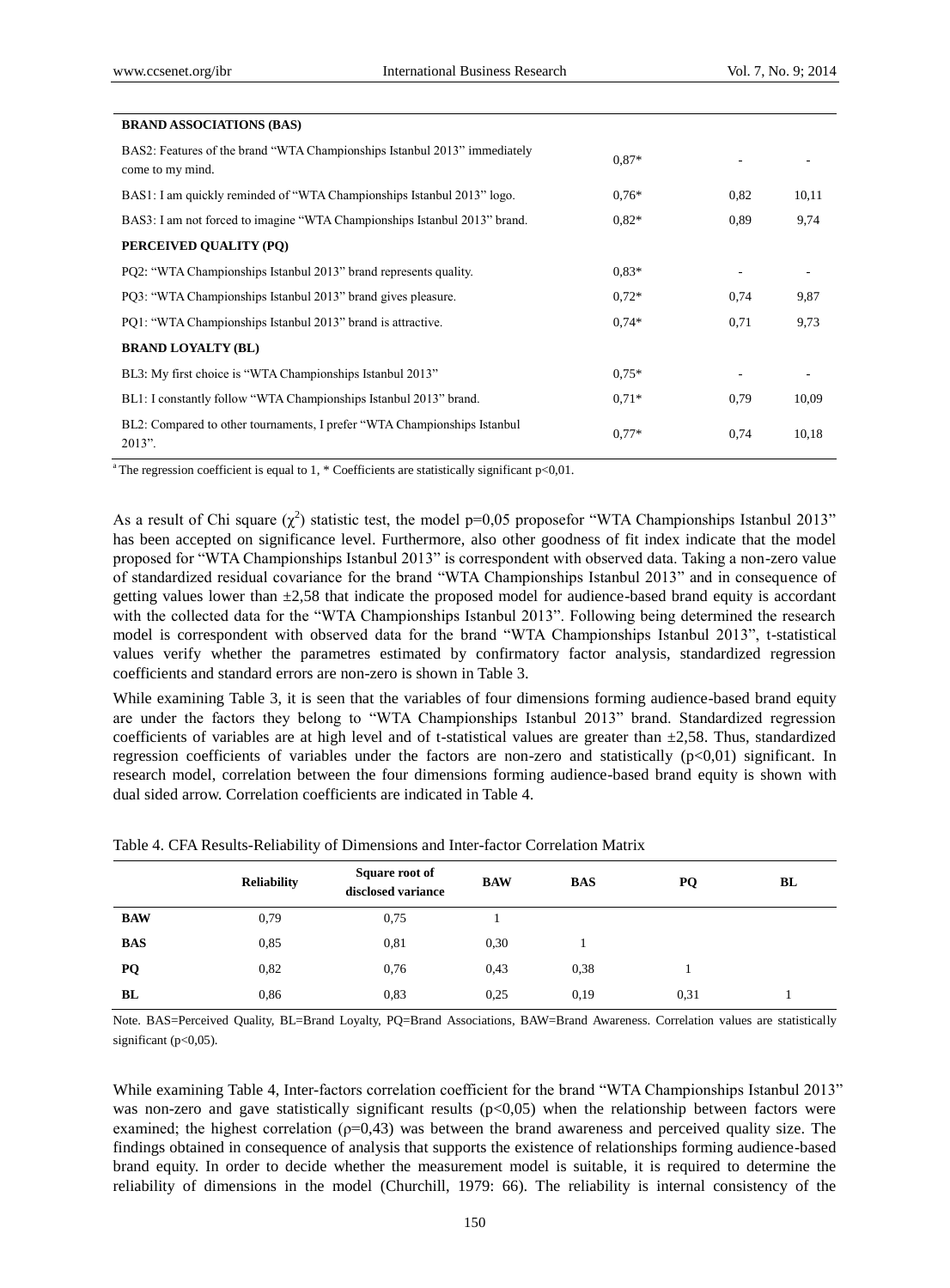variables that forms the structure (Hair et al., 1998: 584–612).

It is required to ensure dissociation validity of dimensions in the model to be validated the structure in the research model. Dissociation validity can be determined by comparing the interdimensional correlation coefficients with the variance value of each dimension. In case of the value of square root of variance of each dimension is greater than correlation value, this shows dissociation validity of dimensions (Fornell and Lacker, 1981:46). Therefore, in Table 4 it is shown square root values of the variance. It is seen that the value of square root of variance of each dimension for the brand "WTA Championships Istanbul 2013" is greater than correlation values.

Reliability levels of dimensions in model should be higher than 0,70 to determine reliability of measurement model (Hair et al., 1998: 612). Estimated reliability levels and levels of disclosed variance are indicated on Table 4. Estimated reliability levels of dimensions that form audience-based brand equity for the brand "WTA Championships Istanbul 2013" are higher than recommended one 0,70. These results support that quaternary structure that forms audience-based brand equity and exist in research model is valid and reliable.

#### **6. Result and Discussion**

Intangible assets of the Business are basis of brand equity. Brand equity components are grouped under two topics, consumer behaviours and consumer perceptions. While the brand equity components for consumer perception is composed of brand awareness, brand associations and perceived quality, components for consumer behaviour is composed of brand loyalty, brand preference and willingness to pay higher price (Kim et al., 2003: 336). Mostly the researchers in the studies prefer to handle it both perceptual and behavioural dimensions. If these components are well-managed, it is expected to add value to the product, increase customer satisfaction and provide many benefits to the Business (Tuominenn, 1999: 80).

Aaker's (1991) proposed model is a basis for measurement of consumer-based brand equity and has been widely used in subsequent studies. In this model Aaker (1991) has reviewed consumer-based brand equity in four dimensions; brand loyalty, brand awareness, perceived quality and brand associations. In these four dimensions Casey (2003) and Tolba (2006) have added a fifth-dimension as the brand peformance and measured their studies with this fifth- dimension.

In the research, using multi-dimensional consumer-based brand equity scale that has been developed by Yoo et al. (2000), the conceptual structure for consumer-based brand equity proposed by Aaker (1991) was tested by adapting it to the relevant area. As a result of the analysis made on the basis of the findings obtained, it can be said that the audience-based brand equity is composed of four dimensions and there are interdimensional relationships. By research conducted in different countries with different product categories, adapting the scale of audience-based brand equity to the sports marketing to be able to measure brand equity, it was determined that the scale may be used with the name "Audience-based brand equity" so that is thought to contribute to the sports marketing literature.

The main purpose of sports organizations is to promote all opportunities offered by the sports organizations and creating services to ensure a sports product to be purchased according to demands of consumers. Within this context, audience-based brand equity may be considered as a tool to realize this aim. Therefore, it is sought to contribute to the literature by testing audience-based brand equity.

While examining findings obtained in research, it is seen that perceived quality dimension describes the highest variance. This finding shows that perceived quality dimension is an important factor in the research. High quality perception of sports product consumer, as in every branch, reveals itself in branch of tennis. Because sports product consumers want to take pleasure in competition they watch and in response to this promise of competitions they make purchasing. Quality perception of sports product consumer may be associated with other complementary elements of the organization. This usually happens when the sports product consumer is having fun while watching a sport event as well as socializing and wants to combine different experiences during the event he/she is participating (Tüfekci, 2011: 17-18).

It can be said that research results contribute to sports marketing literature. Audience-based brand equity's being tackled slightly in sports marketing literature supports this expression. Gladden and Milne (1999) evaluated the importance of brand equity in professional sports. Cornwell et al. (2001) tackled sponsorship effect on brand equity within the context of managers. Bauer et al. (2005) explained consumer-based brand equity in team sports sector. In the research they carried out, they searched the effect of consumer-based brand equity on economic success of sport teams. Ross (2006) created a cognitive roof in order to make audience-based brand equity understand. Tong and Hawley (2009) measured consumer-based brand equity in sportswear bazaar in China.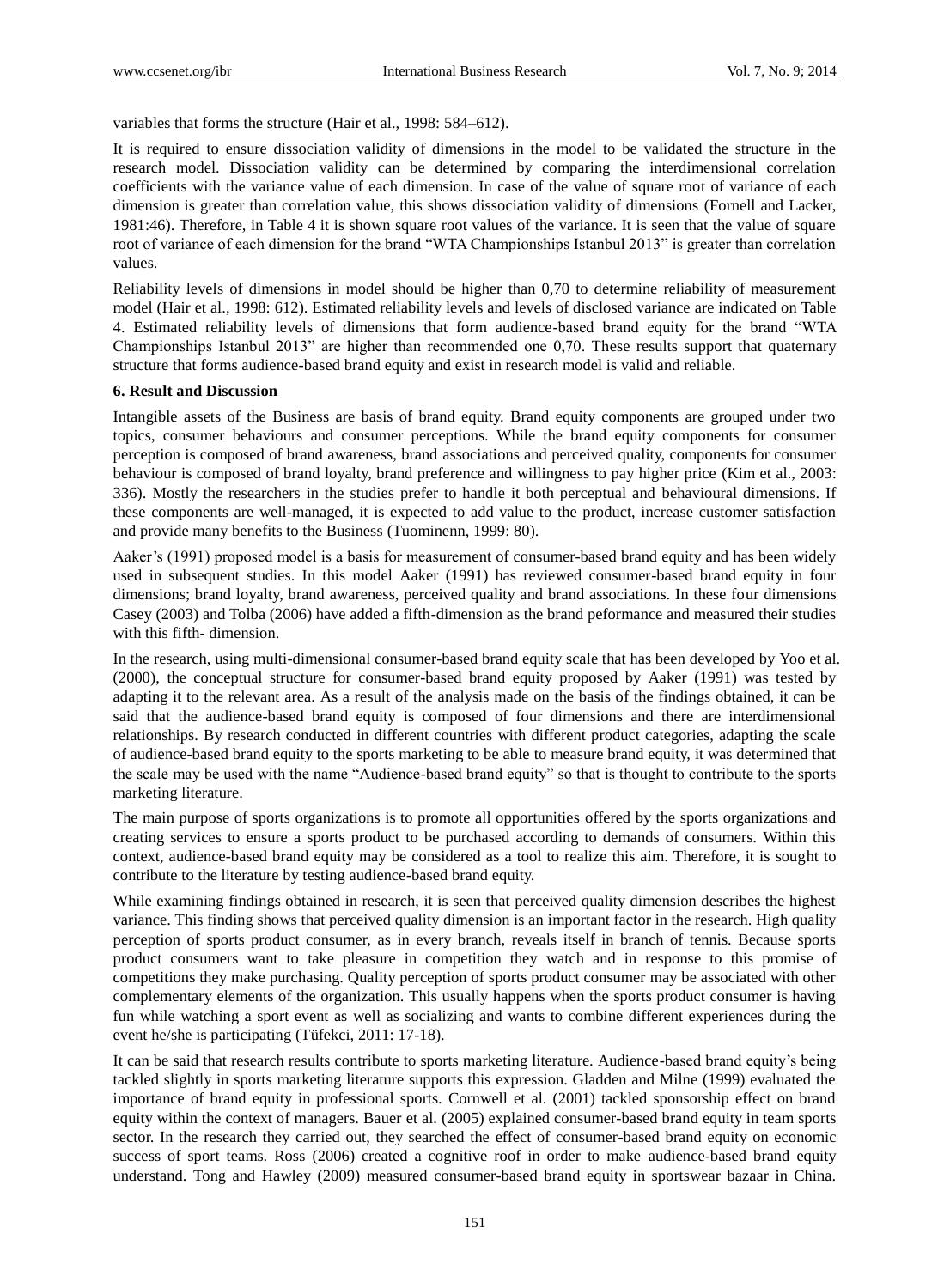Gladden et al. (2001) are focused on professional sports teams' building brand equity. This research, as distinct from other studies carried out in this area, reveals that audience-based brand equity can be a model which can be tackled as part of sport marketing. On that sense, it contributes to concerned literature.

In this study, a valid model for the audience-based brand equity is presented. It is assumed that this model including brand associations, brand satisfaction, brand confidence and brand loyalty that contributes to the researches for marketing and brand management of sport teams and organizations. Furthermore, it can be investigated the proposed model whether is valid in other branch of sports and the interdimensional relationships whether differ by other branches.

#### **References**

- Aaker, D. A. (1990). Brand Extensions: The Good, the Bad and the Ugly. *Journal of Management Review, 31*(4),  $1 - 8$ .
- Aaker, D. A. (1991). *Managing Brand Equity*. N.Y.: Free Press.
- Aaker, D. A. (1992). The Value of Brand Equity. *Journal of Business Strategy, 13*(4), 27–32. http://dx.doi.org/10.1108/eb039503
- Aaker, D. A. (1996). Measuring brand equity across products and markets. *California Management Review, 38*(3), 102–120. http://dx.doi.org/10.2307/41165845
- Aaker, D. A. (2009). *Güçlü Markalar Yaratmak*. Çev: Erdem Demir, İstanbul, MediaCat.
- Agarwal, M. K., & Rao, V. R. (1996). An empirical comparison of consumer based measures of brand equity. *Marketing Letters*, *7*(3), 237–247. http://dx.doi.org/10.1007/BF00435740
- Altunışık, R., Coşkun, R., Yıldırım, E., & Bayraktaroğlu, S. (2001). *Sosyal bilimlerde araştırma yöntemleri: SPSS uygulamalı*. Adapazarı: Sakarya Kitabevi.
- Atılgan, E. (2005). *Marka değeri belirleyicilerinin uluslararası analizi*. Yayınlanmamış doktora tezi, Akdeniz Üniversitesi Sosyal Bilimler Enstitüsü İşletme Anabilim Dalı, Antalya.
- Aziz, N. A., & Yasin, N. M. (2010). Analyzing the brand equity and resonance of banking services: Malaysian consumer perspective. *International Journal of Marketing Studies, 2*(2), 180–189. http://dx.doi.org/10.5539/ijms.v2n2p180
- Bauer, H. H., Sauer, N. E., & Schmitt, P. (2005). Customer-based brand equity in the team sport industry: Operationalization and impact on the economic success of sport teams. *European Journal of Marketing*, *39*(5/6), 496–513. http://dx.doi.org/10.1108/03090560510590683
- Bauer, H. H., Stokburger-Sauer, N. E., & Exler, S. (2008). Brand Image and Fan Loyalty in Professional Team Sport: A Refined Model and Empirical Assessment. *Journal of Sport Management, 22*, 205–222.
- Biscaia, R., Correia, A., Rosado, A., Maroco, J., & Ross, S. (2012). The effects of emotions on football spectators' satisfaction and behavioral intentions. *European Sport Management Quarterly, 12*(3), 227–242. http://dx.doi.org/10.1080/16184742.2012.679949
- Biscaia, R., Correia, A., Ross, S., Rosado, A., & Maroco, J. (2013). Spectator-based brand equity in professional soccer. *Sport Marketing Quarterly, 22*(1), 20–32.
- Bollen, K. A. (1989). *Structural Equations with Latent Variables*. New York, USA: John Wiley & Sons Inc.
- Broyles, S. A., Leingpibul, T., Ross, R. H., & Foster, B. M. (2010). Brand equity's antecedent/consequence relationships in cross-cultural settings. *Journal of Product & Brand Management, 19*(3), 159–169. http://dx.doi.org/10.1108/10610421011046148
- Buil, I., de Chernatony, L., & Martinez, E. (2008). A Cross-National 'Validation of the Consumer-Based Brand Equity Scale. *Journal of Product & Brand Management, 17*(6), 384–392. http://dx.doi.org/10.1108/10610420810904121
- Casey, R. (2003). *The Effect of Brand Equity on Brand Knowledge: An Empirical and Comparative Analysis*. Nava Southeastern University, USA: Philosopy of Doctor.
- Chattopadhyay, T., Shivani, S., & Krishnan, M. (2009). Determinants of brand equity-A blue print for building strong brand: A study of automobile segment in India. *African Journal of Marketing Management, 1*(4), 109–121.
- Chaudhuri, A., & Holbrook, M. B. (2001). The Chain of Effects from Brand Trust and Brand Affect to Brand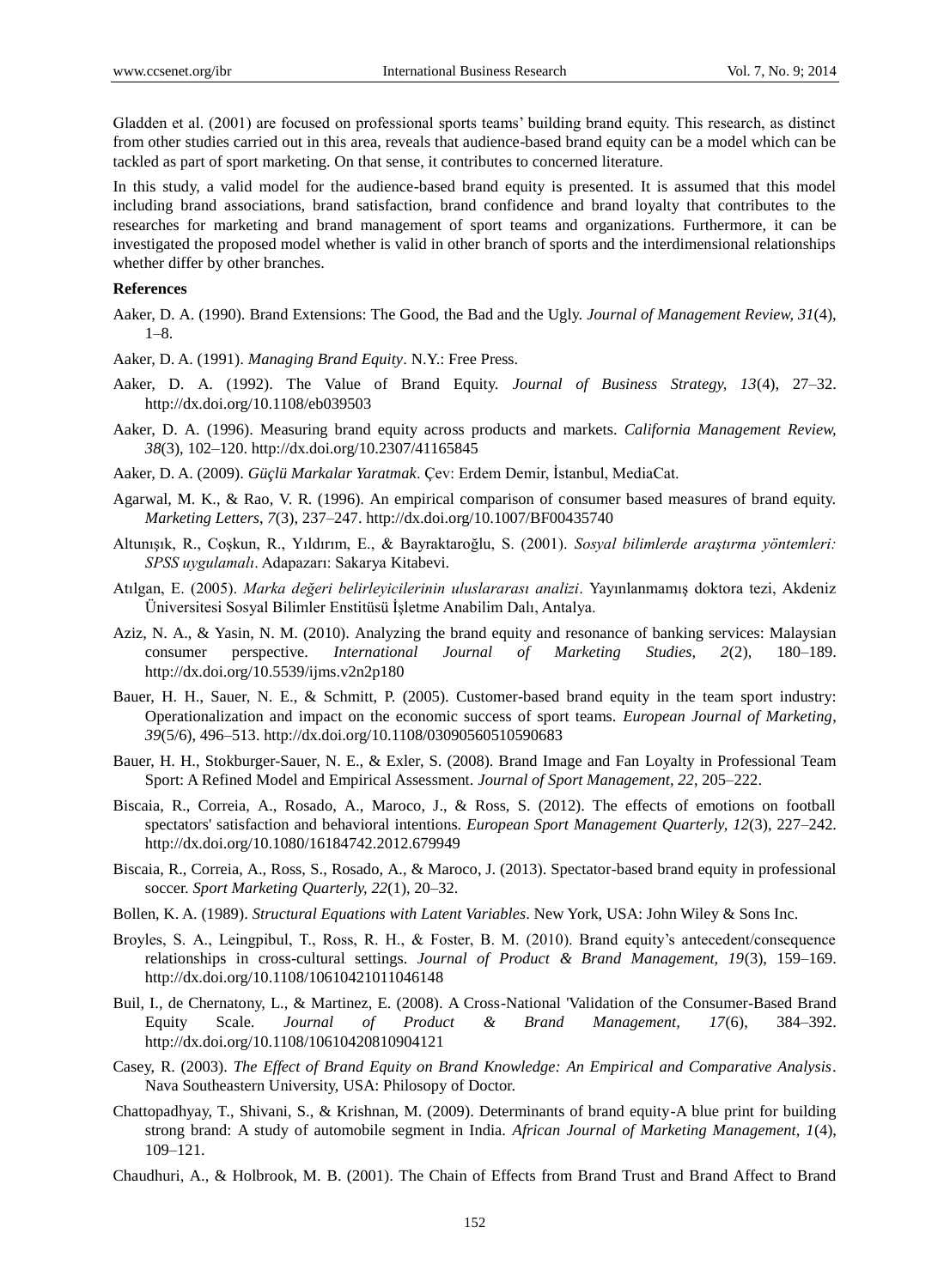Performance: The Role of Brand Loyalty. *The Journal of Marketing, 65*(2), 81–93. http://dx.doi.org/10.1509/jmkg.65.2.81.18255

- Chou, C. P., & Bentler, P. M. (1995). Estimates and Tests in Structural Equation Modeling. In Hoyle, R. H. (Ed.), *Structural Equation Modelling: Concepts, Issues, and Applications* (pp. 37–54), London, United Kingdom: Sage Publications Inc.
- Churchill, G. A. (1979). A Paradigm for Developing Better Measures of Marketing Constructs. *Journal of Marketing Research, 16*(1), 64–73. http://dx.doi.org/10.2307/3150876
- Cobb-Walgren, C. J., Ruble, C. A., & Donthu, N. (1995). Brand equity, brand preference, and purchase intent. *Journal of Advertising, 24*(3), 25–40. http://dx.doi.org/10.1080/00913367.1995.10673481
- Cornwell, T. B., Roy, D. P., & Roy, D. P. (2001). Exploring managers' perceptions of the impact of sponsorship on brand equity. *Journal of Advertising*, *30*(2), 41–51. http://dx.doi.org/10.1080/00913367.2001.10673636
- Dick, S. A., & Basu, K. (1994). Customer Loyalty: Toward Integrated Conceptual Framework. *Journal of Academy of Marketing, 22*, 99–113. http://dx.doi.org/10.1177/0092070394222001
- Dyson, P., Farr, A., & Hollis, N. S. (1996). Understanding, measuring, andusingbrandequity. *Journal of Advertising Research, 36*(6), 9–21. http://dx.doi.org/10.1108/17566691011090044
- Eagle, L., Kitchen, P. J., Rose, L., & Moyle, B. (2003). Brand equity and brand vulnerability: The impact of gray marketing/paralel importing on brand equity and values. *European Journal of Marketing, 37*(10), 1332–1349. http://dx.doi.org/10.1108/03090560310487130
- Erdem, T., & Swait, J. (1998). Brand equity as a signaling phenomenon. *Journal of Consumer Psychology, 7*(2), 131–157. http://dx.doi.org/10.1207/s15327663jcp0702\_02
- Erdem, T., Swait, J., Broniarczyk, S., Chakravarti, D., Kapferer, J. N., Keane, M., Roberts, J., Steenkamp, J. B. E. M., & Zettelmeyer, F. (1999). Brand Equity, Consumer Learning and Choice. *Marketing Letters, 10*(3), 301–318. http://dx.doi.org/10.1023/A:1008135224357
- Farquhar, P. H. (1989). Managing brand equity. *Marketing Research, 1*(September), 24–33.
- Farquhar, P. H. (1990). Managing brand equity. *Journal of Advertising Research, 30*(4), RC7-RC12.
- Filo, K., Funk, D. C., & Alexandris, K. (2008). Exploring the Role of Brand Trust on the Relationship between Brand Associations and Brand Loyalty in Sport and Fitness. *International Journal of Sport Marketing and Management, 3*, 39–57. http://dx.doi.org/10.1504/IJSMM.2008.015960
- Fornell, C., & Larcker, D. F. (1981). Evaluating Structural Equation Models with Unobservable Variables and Measurement Error: Algebra and Statistics. *Journal of Marketing Research, 18*, 39–50. http://dx.doi.org/10.2307/3151312
- Fournier, S. & Yao, J. L. (1997). Reviving Brand Loyalty: A Reconceptualization within the Framework of Consumer-Brand Relationships. *International Journal of Research in Marketing, 14*, 451–472. http://dx.doi.org/10.1016/S0167-8116(97)00021-9
- Garbarino, E., & Johnson, M. S. (1999). The Different Roles of Satisfaction, Trust, and Commitment in Customer Relationships. *The Journal of Marketing, 63*(2), 70–87. http://www.jstor.org/stable/1251946
- Gladden, J. M., & Funk, D. C. (2002). Developing an Understanding of Brand Associations in Team Sport: Empirical Evidence from Consumers of Professional Sport. *Journal of Sport Management, 16*, 54–58.
- Gladden, J. M., & Milne, G. R. (1999). Examining the importance of brand equity in professional sports. *Sport Marketing Quarterly*, *8*, 21–30.
- Gladden, J. M., Irwin, R. L., & Sutton, W. A. (2001). Managing North American major professional sport teams in the new millennium: A focus on building brand equity. *Journal of Sport Management*, *15*(4), 297–317.
- Gladden, J. M., Milne, G. R., & Sutton, W. A. (1998). A Conceptual Framework for Assessing Brand Equity in Division I College Athletics. *Journal of Sport Management, 12*(1), 1–19.
- Hair, J. F., Anderson, R. E., Tatham, R. L., & Black, W. C. (1998). *Multivariate Data Analysis* (5th ed.). New Jersey, USA: Prentice-Hall Inc.
- Hilgenkamp, H., & Shanteau, J. (2010). Functional measurement analysis of brand equity: does brand name affect perceptions of quality? *Psicológica, 31*(3), 561–575.
- Hong, G., Macdonald, M., Fujimoto, J., & Yoon, C. (2005). Motivation for Japanese baseball fan's interest in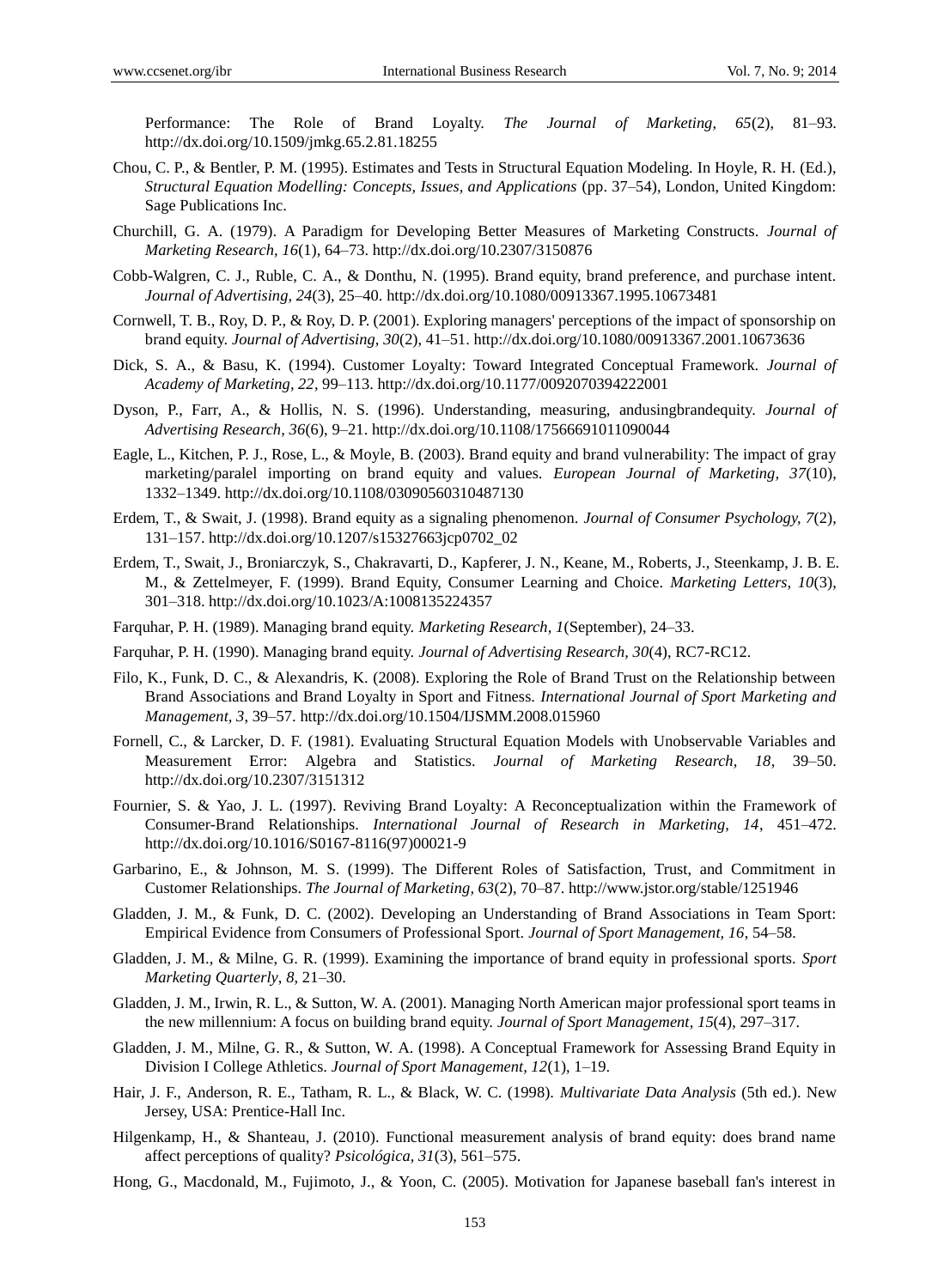Major League Baseball. *International Journal of Sport Management and Marketing, 1*(1/2), 141–154. http://dx.doi.org/10.1504/IJSMM.2005.007126

- Hoyle, R. H., & Panter, A. T. (1995). Writing About Structural Equation Models. In Hoyle, R. H. (Ed.), *Structural Equation Modelling: Concepts, Issues, and Applications* (pp. 158–176). London, United Kingdom, Sage Publications Inc.
- Hsieh, M. H. (2004). Measuring Global Brand Equity Using Cross-National Survey Data. *Journal of International Marketing, 12*(2), 28–57. http://dx.doi.org/10.1509/jimk.12.2.28.32897
- Jacobson, R., & Aaker, D. A. (1987). The Strategic Role of Product Quality. *Journal of Marketing, 51*(4) 31–44. http://dx.doi.org/10.2307/1251246
- Jacoby, J., & Kyner, D. B. (1973). Brand Loyalty Versus Repeat Purchasing Behavior. *Journal of Marketing Research, 10*(1), 1–9. http://dx.doi.org/10.2307/3149402
- Javadein, S. R. S., Khaniari, A., & Estiri, M. (2008). Customer Loyalty in the Sport Services Industry: The Role of Service Quality, Customer Satisfaction Commitment and Trust. *International Journal of Human Science, 5*(2), 1–19.
- Kabadayi, E. T., & Aygün, I. (2007). Determinants of Brand Loyalty and the Link between Brand Loyalty and Price Tolerance. *Bogazici Journal of Economics and Administrative Sciences, 21*(l–2), 21–35.
- Kapferer, J. N. (2004). *The new strategic brand management: Creating and sustaining brand equity long term*. London, UK: Kogan Page.
- Kayaman, R., & Arasli, H. (2007). Customer-based brand equity: evidence from the hotel industry. *Managing Service Quality, 17*(1), 92–109. http://dx.doi.org/10.1108/09604520710720692
- Keller, K. L. (1993). Conceptualizing, measuring, and managing customer-based brand equity. *Journal of Marketing, 57*(1), 1–22. http://www.jstor.org/stable/1252054
- Keller, K. L., & Lehmann, D. R., (2006). Brands and branding: Research findings and future priorities. *Marketing Science, 25*(6), 740–759. http://dx.doi.org/10.1287/mksc.1050.0153
- Kim, H., & Kim, W. G. (2005). The relationship between brand equity and firms' performance in luxury hotels and chain restaurants. *Tourism Management, 26*, 549–560. http://dx.doi.org/10.1016/j.tourman.2004.03.010
- Kim, H., Kim, W. G., & An, J. A. (2003). The effect of consumer-based brand equity on firms' financial performance. *The Journal of Consumer Marketing, 20*(4), 335–351. http://dx.doi.org/10.1108/07363760310483694
- Kim, J., Morris, J. D., & Swait, J. (2008). Antecedents of True Brand Loyalty, *Journal of Advertising, 37*(2), 99–117. http://dx.doi.org/10.2753/JOA0091-3367370208
- Kotler, P., & Armstrong, M. G. (1989). *Business-Economics*. Prentice-Hall.
- Kurtuluş, K. (2004). *Pazarlama Araştırmaları*. Genişletilmiş Yedinci Basım, İstanbul: Literatür Yayıncılık Dağıtım Pazarlama San. Tic. Ltd. Şti.
- Lassar, W., Mittal, B., & Sharma, A. (1995). Measuring consumer-based brand equity. *Journal of Consumer Marketing, 12*(4), 4–11. http://dx.doi.org/10.1108/07363769510095270
- Lau, G. T., & Lee, S. H. (1999). Consumers' Trust in A Brand and The Link to Brand Loyalty. *Journal of Market-Focused Management, 4*(4), 341–370. http://dx.doi.org/10.1023/A:1009886520142
- Lin, C. H., & Kao, D. T. (2004). The Impacts of Country-of-Origin on Brand Equity. *The Journal of American Academy of Business, 5*(1/2), 37–40.
- Low, S. G., & Lamb, C. W. (2000). The Measurement and Dimensionality of Brand Associations. *Journal of Product & Brand Management, 9*(6), 350–368. http://dx.doi.org/10.1108/10610420010356966
- Maccallum, R. C., & Austin, J. T. (2000). Applications of Structural Equation Modeling in Psychological Research. *Annual Review of Psychology, 51*(February), 201–226. http://dx.doi.org/10.1146/annurev.psych.51.1.201
- MacKay, M. M., Romaniuk, J., & Sharp, B. (1997). A typology of brand equity research. *Proceedings of the Australia New Zealand Marketing Educators Conference (ANZMAC)* (pp. 1146–1157). Department of Marketing, Monash University, Melbourne.
- Madrigal, R. (2003). Investigating an evolving leisure experience: Antecedents and consequences of spectator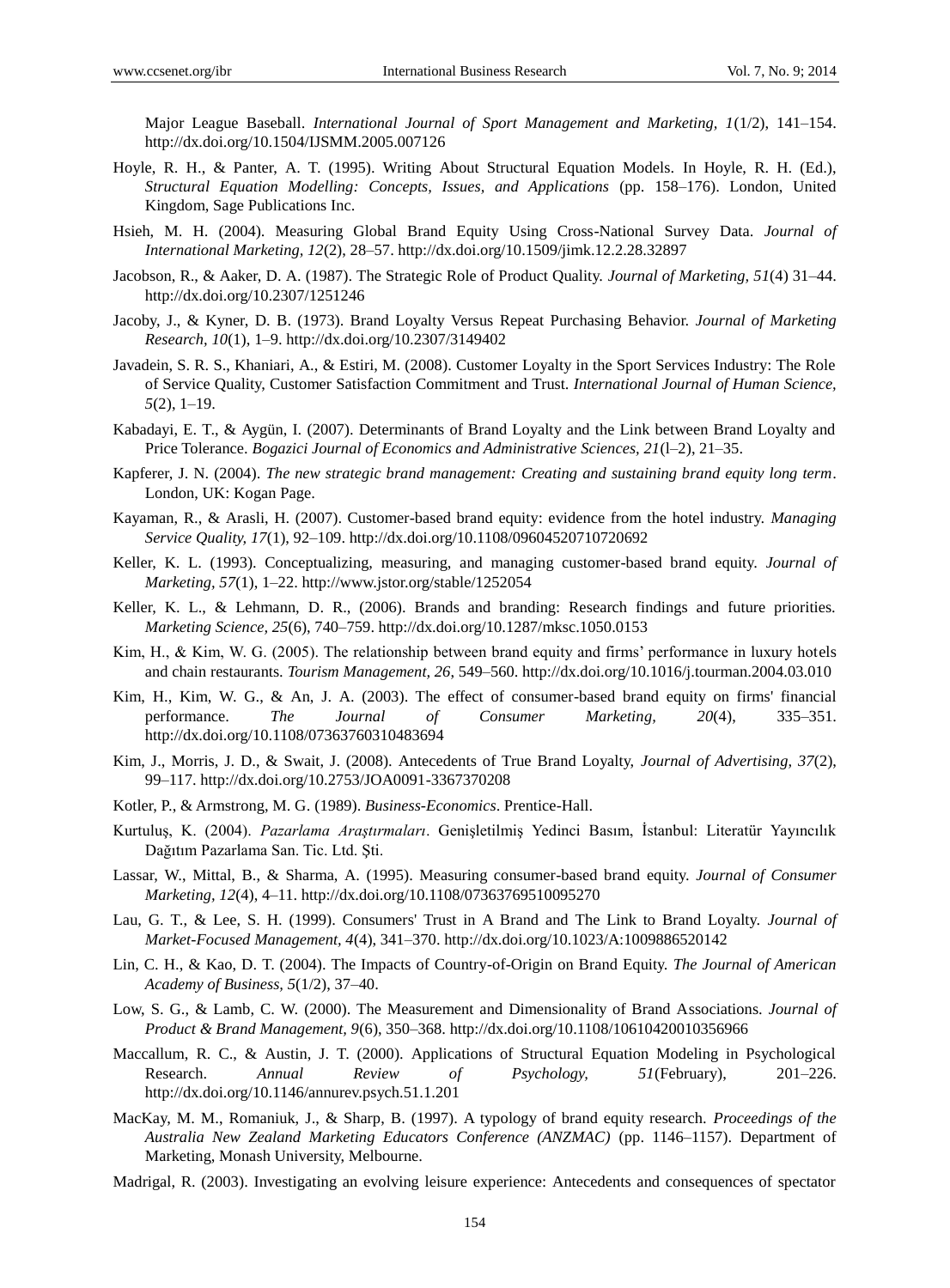affect during a live sporting event. *Journal of Leisure Research, 35*(1), 23–48.

Mullin, B., Hardy, S., & Sutton, W. (2007). *Sport marketing* (3rd ed.). Champaign, IL: Human Kinetics.

- Na, W. B., Marshall, R., & Keller, K. L. (1999). Measuring brand power: validating a model for optimizing brand equity. *Journal of Product & Brand Management, 8*(3), 170–184. http://dx.doi.org/10.1108/10610429910272439
- Nakip, M. (2006). *Pazarlama Araştırmaları Teknikler ve (SPSS Destekli) Uygulamaları*. Ankara: Seçkin Yayıncılık.
- Pappu, R., Quester, P. G., & Cooksey, R. W. (2005). Consumer-based brand equity: improving the measurement-empirical evidence. *Journal of Product & Brand Management, 14*(3), 143–154. http://dx.doi.org/10.1108/10610420510601012
- Park, C. S., & Srinivasan, V. (1994). A survey-based method for measuring and understanding brand equity and its extendibility. *Journal of Marketing Research, 31*, 271–288. http://dx.doi.org/10.2307/3152199
- Rangaswamy, A., Burke, R. R., & Oliva, T. A. (1993). Brand equity and the extendibility of brand names. *International Journal of Research in Marketing, 10*, 61–75. http://dx.doi.org/10.1016/0167-8116(93)90034-V
- Rein, I., Kotler, P., & Shields, B. (2007). *The Elusive Fan*. (Çev: Umut Esra Kaplan), Istanbul: MediaCat Kitapları.
- Ross, S. D. (2006). A conceptual framework for understanding spectator-based brand equity. *Journal of Sport Management*, *20*(1), 22.
- Ross, S. D., James, J. D., & Vargas, P. (2006). Development of a Scale to Measure Professional Sport Team Brand Associations. *Journal of Sport Management, 20*, 260–279.
- Rundle-Thiele, S. R., & Mackay, M. M. (2001). Assessing the Perfomance of Brand Loyalty Measures. *Journal of Services Marketing, 15*(7), 529–546. http://dx.doi.org/10.1108/EUM0000000006210
- Schumacker, R. E., & Lomax, R. G. (2004). *Beginner's Guide to Structural Equation Modeling*. New Jersey, USA: Lawrence Erlbaum Associates.
- Simms, C. D., & Trott, P. (2006). The perceptions of the BMW Mini brand: The importance of historical associations and the development of a model. *Journal of Product and Brand Management, 15*(4), 228–238. http://dx.doi.org/10.1108/10610420610679593
- Simon, C. J., & Sullivan, M.W. (1993). The measurement and determinants of brand equity: A financial approach. *Marketing Science, 12*(1), 28–52. http://dx.doi.org/10.1287/mksc.12.1.28
- Solomon, R. M., & Stuart, E. W. (2002). *Marketing: Real People, Real Choice* (2nd ed.). Prentice-Hall, Englewood Cliffs.
- Swait, J., Erdem, T., Louviere, J., & Dubelaar, C. (1993). The Equalization Price: A Measure of Consumer-Perceived Brand Equity. *International Journal of Research in Marketing, 10*(March), 23–45. http://dx.doi.org/10.1016/0167-8116(93)90031-S
- Taylor, S. A., Celuch, K., & Goodwin, S. (2004). The Importance of Brand Equity to Consumer Loyalty. *Journal of Product & Brand Management, 13*(4), 217–227. http://dx.doi.org/10.1108/10610420410546934
- The Survey System. (2014). Retrieved from http://www.surveysystem.com/sscalc.htm (14.01.2014)
- Thode, S. F., & Maskulka, J. M. (1998). Place-based marketing strategies, brand equity and vineyard valuation. *The Journal of Product and Brand Management, 7*(5), 379–399. http://dx.doi.org/10.1108/10610429810237673
- Tolba, H. A. (2006). *Integrating Customer Based Brand Equity with Brand Market Performance: An Empirical Invesigation of the U.S. Automotive Industry*. Doctor of Philosophy, USA: George Washington University.
- Tong, X., & Hawley, J. M. (2009). Creating brand equity in the Chinese clothing market: The effect of selected marketing activities on brand equity dimensions. *Journal of Fashion Marketing and Management, 13*(4), 566–581. http://dx.doi.org/10.1108/13612020910991411
- Tong, X., & Hawley, J. M. (2009). Measuring customer-based brand equity: empirical evidence from the sportswear market in China. *Journal of Product & Brand Management*, *18*(4), 262–271. http://dx.doi.org/10.1108/10610420910972783